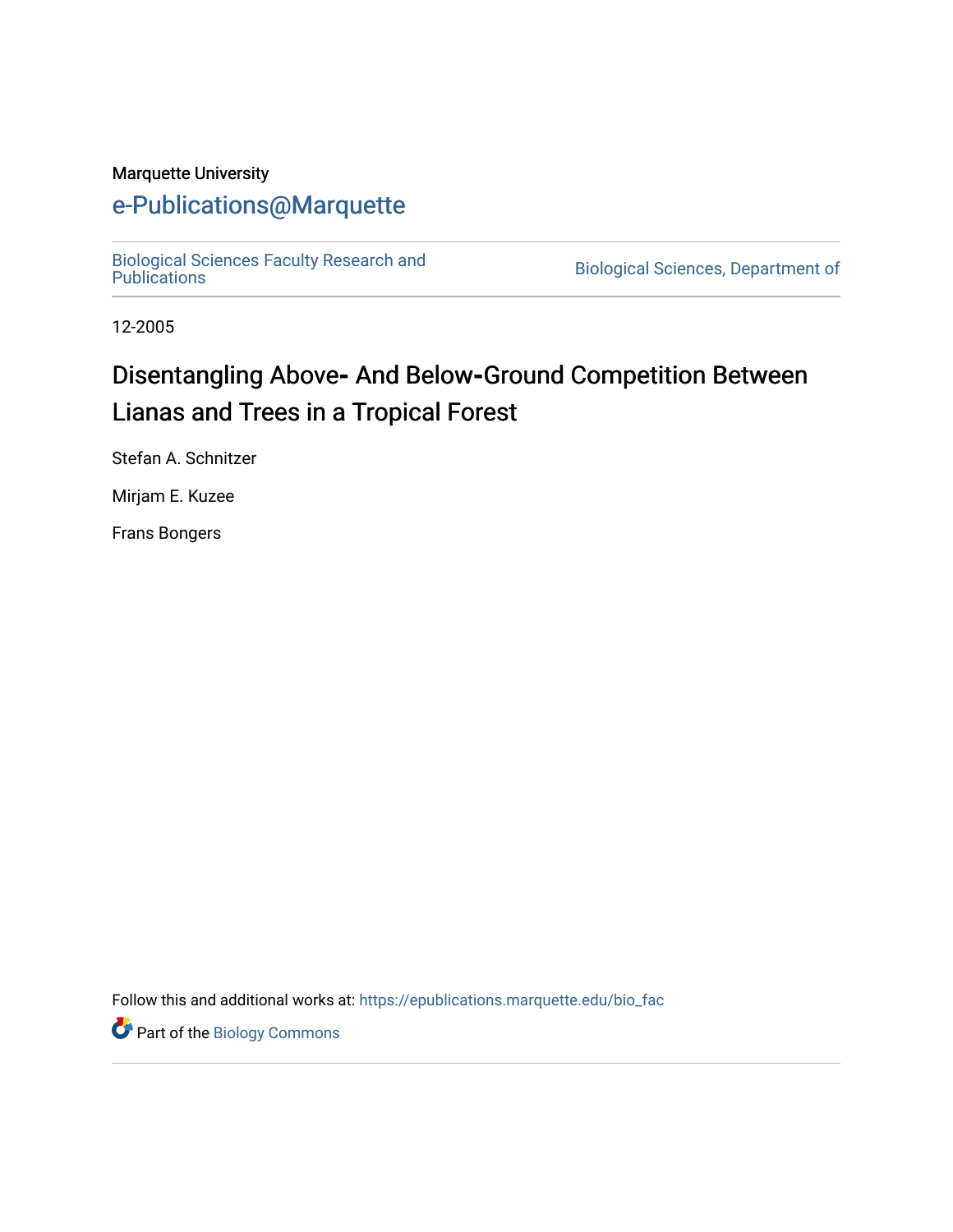**Marquette University**

# **e-Publications@Marquette**

# *Biological Sciences Faculty Research and Publications/College of Arts and Sciences*

*This paper is NOT THE PUBLISHED VERSION;* **but the author's final, peer-reviewed manuscript.** The published version may be accessed by following the link in the citation below.

Journal of Ecology, Vol. 93, No. 6 (2005): 1115-1125. **DOI**. This article is © Wiley and permission has been granted for this version to appear in [e-Publications@Marquette.](http://epublications.marquette.edu/) Wiley does not grant permission for this article to be further copied/distributed or hosted elsewhere without the express permission from Wiley.

# Disentangling Above- And Below-Ground Competition Between Lianas and Trees in a Tropical Forest

## Stefan A. Schnitzer

Department of Biological Sciences, University of Wisconsin-Milwaukee, PO Box 413, Milwaukee, Wisconsin Wageningen University, Forest Ecology and Forest Management Group, Centre for Ecosystem Studies,

Wageningen, the Netherlands

#### Mirjam E. Kuzee

Department of Biological Sciences, University of Wisconsin-Milwaukee, PO Box 413, Milwaukee, Wisconsin

Wageningen University, Forest Ecology and Forest Management Group, Centre for Ecosystem Studies, Wageningen, the Netherlands

#### Frans Bongers

Department of Biological Sciences, University of Wisconsin-Milwaukee, PO Box 413, Milwaukee, **Wisconsin**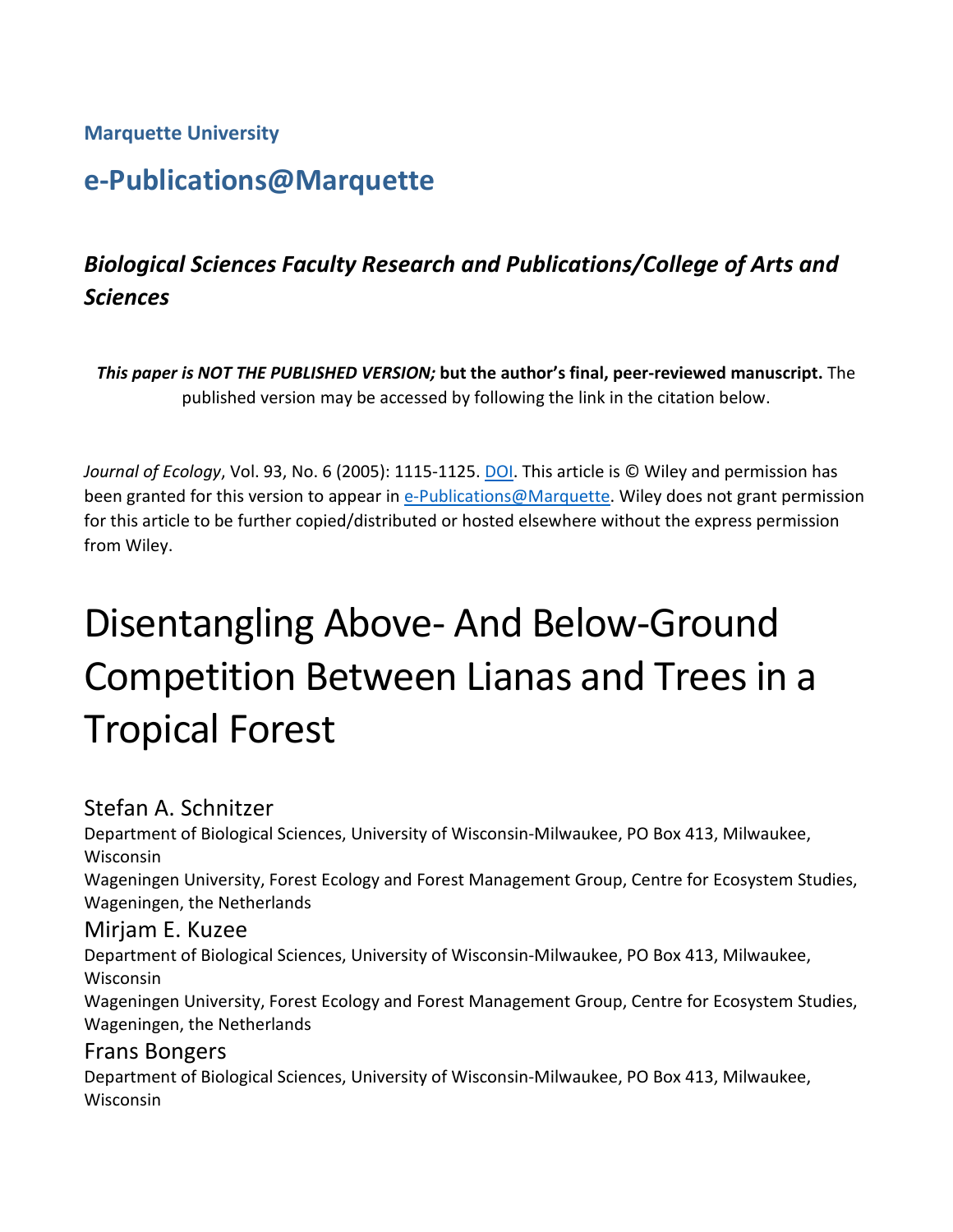Wageningen University, Forest Ecology and Forest Management Group, Centre for Ecosystem Studies, Wageningen, the Netherlands

## Summary

- 1. Light is thought to be the most limiting resource in tropical forests, and thus above-ground competition is commonly accepted as the mechanism that structures these communities. In many tropical forests, trees compete not only with other trees, but also with lianas, which compete aggressively for below-ground resources and thus may limit tree growth and regeneration.
- 2. Using a replicated experiment, we tested the relative strengths of above- and below-ground competition from lianas on tree saplings in a disturbed forest in Côte d'Ivoire with a heterogeneous canopy and relatively high light penetration. We planted seedlings of three tree species and subjected them to below-ground competition with lianas (BGC), above- and belowground competition with lianas (ABGC), or a liana-free control treatment. After 2 years, we harvested the saplings and compared the amount of above-ground biomass and its relative allocation among the three experimental treatments and different tree species.
- 3. Lianas competed intensely with saplings in this tropical forest, substantially limiting sapling growth. Saplings grown in the ABGC and BGC treatments had only 18.5% and 16.8% of the above-ground dry biomass of those grown in the liana-free control treatment.
- 4. Sapling biomass did not differ significantly among the ABGC and BGC treatments, suggesting that below-ground competition was the driving force behind liana vs. tree competition in this forest. Above-ground competition with lianas, however, did affect the allocation of biomass in saplings, resulting in shorter, thicker stems and a poorly developed crown.
- 5. Collectively, our findings suggest that below-ground competition with lianas plays a substantial role in limiting the growth of saplings in disturbed and secondary tropical forests, and aboveground effects may be due to a combination of above-ground competition and mechanical stress.
- 6. Disentangling above- and below-ground competition between lianas and trees is critical for a comprehensive understanding of the dynamics of naturally regenerating tropical forests, as well as formulating successful management plans for sustainable timber harvest.

# Introduction

Competition for shared resources is one of the main processes that structures plant and animal communities and maintains species diversity (e.g. [Connell 1961;](https://besjournals.onlinelibrary.wiley.com/doi/full/10.1111/j.1365-2745.2005.01056.x#b1) [Tilman 1982;](https://besjournals.onlinelibrary.wiley.com/doi/full/10.1111/j.1365-2745.2005.01056.x#b2) [Weiner 1986;](https://besjournals.onlinelibrary.wiley.com/doi/full/10.1111/j.1365-2745.2005.01056.x#b3) [Grace & Tilman 1990\)](https://besjournals.onlinelibrary.wiley.com/doi/full/10.1111/j.1365-2745.2005.01056.x#b4). In closedcanopy plant communities, such as forests, competition is thought to be primarily for light, with species differing in their capacity for shade tolerance (e.g[. Kitajima 1994;](https://besjournals.onlinelibrary.wiley.com/doi/full/10.1111/j.1365-2745.2005.01056.x#b5) [Bongers & Sterck 1998;](https://besjournals.onlinelibrary.wiley.com/doi/full/10.1111/j.1365-2745.2005.01056.x#b6) [Bloor & Grubb 2003;](https://besjournals.onlinelibrary.wiley.com/doi/full/10.1111/j.1365-2745.2005.01056.x#b7) [Poorter](https://besjournals.onlinelibrary.wiley.com/doi/full/10.1111/j.1365-2745.2005.01056.x#b8)  *et al*[. 2004a;](https://besjournals.onlinelibrary.wiley.com/doi/full/10.1111/j.1365-2745.2005.01056.x#b8) but see [Pearson 1929;](https://besjournals.onlinelibrary.wiley.com/doi/full/10.1111/j.1365-2745.2005.01056.x#b9) [Toumey 1929;](https://besjournals.onlinelibrary.wiley.com/doi/full/10.1111/j.1365-2745.2005.01056.x#b10) [Casper & Jackson 1997;](https://besjournals.onlinelibrary.wiley.com/doi/full/10.1111/j.1365-2745.2005.01056.x#b11) [Ostertag 1998;](https://besjournals.onlinelibrary.wiley.com/doi/full/10.1111/j.1365-2745.2005.01056.x#b12) [Coomes & Grubb](https://besjournals.onlinelibrary.wiley.com/doi/full/10.1111/j.1365-2745.2005.01056.x#b13)  [2000;](https://besjournals.onlinelibrary.wiley.com/doi/full/10.1111/j.1365-2745.2005.01056.x#b13) [Lewis & Tanner 2000;](https://besjournals.onlinelibrary.wiley.com/doi/full/10.1111/j.1365-2745.2005.01056.x#b14) [Barberis & Tanner 2005\)](https://besjournals.onlinelibrary.wiley.com/doi/full/10.1111/j.1365-2745.2005.01056.x#b15). Indeed, the emphasis on canopy gaps as one of the phenomena that structure and maintain species diversity in forests is a result of this viewpoint (e.g. [Denslow](https://besjournals.onlinelibrary.wiley.com/doi/full/10.1111/j.1365-2745.2005.01056.x#b16)  [1987;](https://besjournals.onlinelibrary.wiley.com/doi/full/10.1111/j.1365-2745.2005.01056.x#b16) [Hubbell](https://besjournals.onlinelibrary.wiley.com/doi/full/10.1111/j.1365-2745.2005.01056.x#b17) *et al*. 1999[; Brokaw & Busing 2000;](https://besjournals.onlinelibrary.wiley.com/doi/full/10.1111/j.1365-2745.2005.01056.x#b18) [Schnitzer & Carson 2000, 2001\)](https://besjournals.onlinelibrary.wiley.com/doi/full/10.1111/j.1365-2745.2005.01056.x#b19%20#b20). Canopy gaps are acknowledged as sites of intense plant recruitment and regeneration and as being responsible for the maintenance of some plant diversity [\(Popma & Bongers 1988;](https://besjournals.onlinelibrary.wiley.com/doi/full/10.1111/j.1365-2745.2005.01056.x#b21) [Denslow 1995;](https://besjournals.onlinelibrary.wiley.com/doi/full/10.1111/j.1365-2745.2005.01056.x#b22) Schnitzer *et al*[. 2000, 2004\)](https://besjournals.onlinelibrary.wiley.com/doi/full/10.1111/j.1365-2745.2005.01056.x#b23%20#b24), even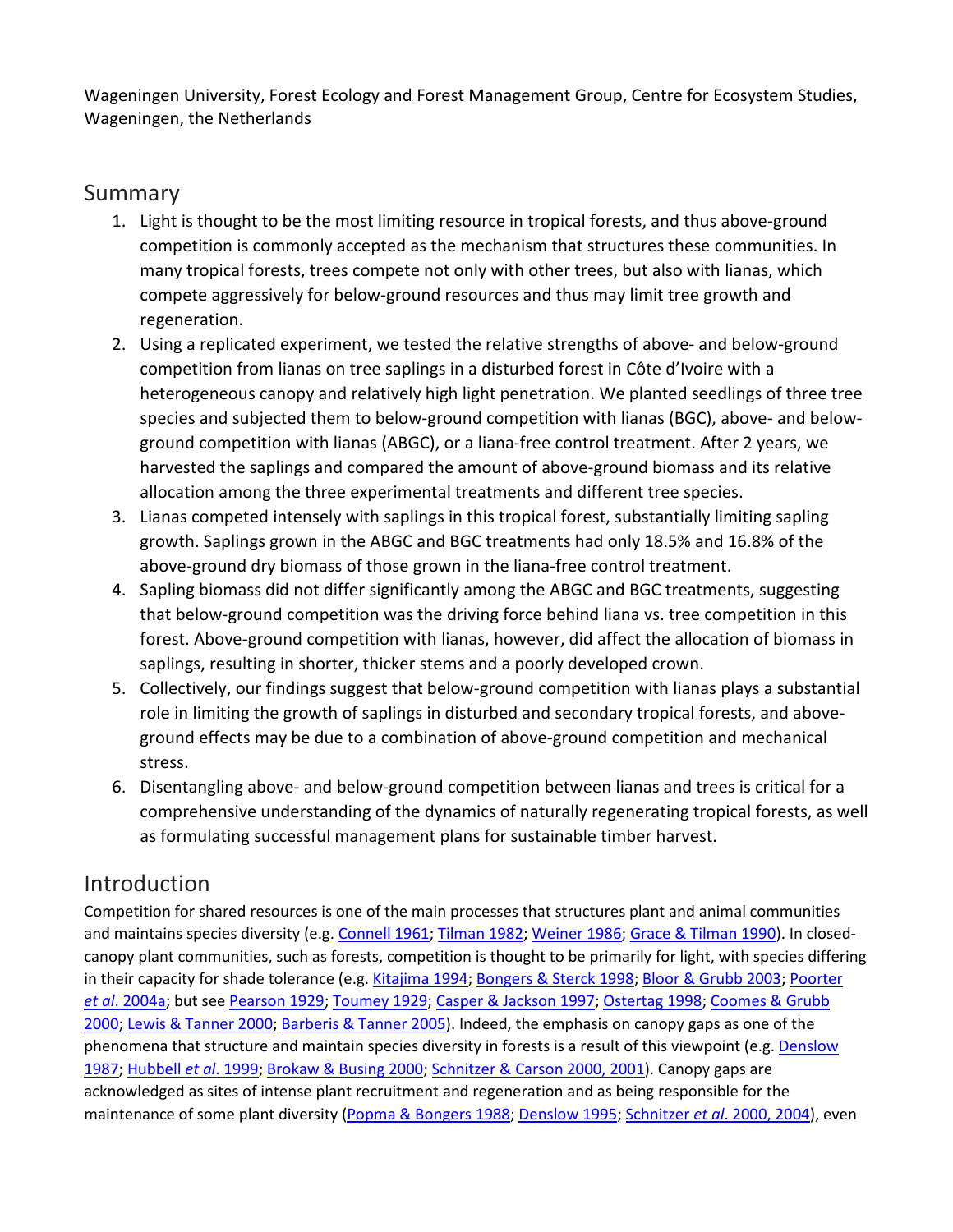though gaps alone have failed to explain the diversity of shade-tolerant tree species (e.g. [Hubbell](https://besjournals.onlinelibrary.wiley.com/doi/full/10.1111/j.1365-2745.2005.01056.x#b17) *et al*. 1999; [Schnitzer & Carson 2000, 2001\)](https://besjournals.onlinelibrary.wiley.com/doi/full/10.1111/j.1365-2745.2005.01056.x#b19%20#b20).

Although the importance of below-ground competition has a long history (e.g[. Pearson 1929;](https://besjournals.onlinelibrary.wiley.com/doi/full/10.1111/j.1365-2745.2005.01056.x#b9) [Toumey 1929\)](https://besjournals.onlinelibrary.wiley.com/doi/full/10.1111/j.1365-2745.2005.01056.x#b10), most contemporary studies have implicitly assumed that the vigorous plant growth in such high-light areas as canopy gaps and regenerating secondary forests is the result of competition for light, with very little attention having been paid by researchers to below-ground resources (e.g. [Denslow 1987;](https://besjournals.onlinelibrary.wiley.com/doi/full/10.1111/j.1365-2745.2005.01056.x#b16) [Hubbell](https://besjournals.onlinelibrary.wiley.com/doi/full/10.1111/j.1365-2745.2005.01056.x#b17) *et al*. 1999[; Schnitzer](https://besjournals.onlinelibrary.wiley.com/doi/full/10.1111/j.1365-2745.2005.01056.x#b23)  *et al*[. 2000;](https://besjournals.onlinelibrary.wiley.com/doi/full/10.1111/j.1365-2745.2005.01056.x#b23) but see [Ostertag 1998;](https://besjournals.onlinelibrary.wiley.com/doi/full/10.1111/j.1365-2745.2005.01056.x#b12) [Barberis & Tanner 2005\)](https://besjournals.onlinelibrary.wiley.com/doi/full/10.1111/j.1365-2745.2005.01056.x#b15). Competition for below-ground resources in canopy gaps and secondary forests, however, may be intense and experiments have revealed that below-ground competition in high-light conditions may limit the recruitment and growth of plants, particularly in tropical forests that are nutrient poor or have seasonal droughts [\(Becker](https://besjournals.onlinelibrary.wiley.com/doi/full/10.1111/j.1365-2745.2005.01056.x#b25) *et al*. 1988[; Sanford 1989, 1990;](https://besjournals.onlinelibrary.wiley.com/doi/full/10.1111/j.1365-2745.2005.01056.x#b26%20#b27) [Gerhardt 1996;](https://besjournals.onlinelibrary.wiley.com/doi/full/10.1111/j.1365-2745.2005.01056.x#b28) [Ostertag 1998;](https://besjournals.onlinelibrary.wiley.com/doi/full/10.1111/j.1365-2745.2005.01056.x#b12) [Coomes & Grubb 2000;](https://besjournals.onlinelibrary.wiley.com/doi/full/10.1111/j.1365-2745.2005.01056.x#b13) [Lewis & Tanner 2000;](https://besjournals.onlinelibrary.wiley.com/doi/full/10.1111/j.1365-2745.2005.01056.x#b14) [Barberis & Tanner 2005\)](https://besjournals.onlinelibrary.wiley.com/doi/full/10.1111/j.1365-2745.2005.01056.x#b15). For example, in the seasonal forest on Barro Colorado Island, Panama[, Barberis & Tanner \(2005\)](https://besjournals.onlinelibrary.wiley.com/doi/full/10.1111/j.1365-2745.2005.01056.x#b15) reported that trenching increased seedling growth in gaps, possibly because of increased nutrient availability during the wet season and increased soil water availability during the dry season (see also [Gerhardt 1996;](https://besjournals.onlinelibrary.wiley.com/doi/full/10.1111/j.1365-2745.2005.01056.x#b28) [Lewis & Tanner 2000\)](https://besjournals.onlinelibrary.wiley.com/doi/full/10.1111/j.1365-2745.2005.01056.x#b14). In contrast, in the wet forest at La Selva Biological Station, Costa Rica[, Ostertag \(1998\)](https://besjournals.onlinelibrary.wiley.com/doi/full/10.1111/j.1365-2745.2005.01056.x#b12) found that below-ground competition in gaps played a relatively small role in seedling competition, possibly because of the year-round rainfall and relatively fertile soils (see als[o Denslow](https://besjournals.onlinelibrary.wiley.com/doi/full/10.1111/j.1365-2745.2005.01056.x#b29) *et al*. 1998).

Lianas (woody climbers), an abundant and taxonomically diverse growth form in tropical forests, may compete particularly intensely with trees, especially in canopy gaps and secondary forests [\(Gentry 1991;](https://besjournals.onlinelibrary.wiley.com/doi/full/10.1111/j.1365-2745.2005.01056.x#b30) [Schnitzer &](https://besjournals.onlinelibrary.wiley.com/doi/full/10.1111/j.1365-2745.2005.01056.x#b31)  [Bongers 2002;](https://besjournals.onlinelibrary.wiley.com/doi/full/10.1111/j.1365-2745.2005.01056.x#b31) [Schnitzer 2005\)](https://besjournals.onlinelibrary.wiley.com/doi/full/10.1111/j.1365-2745.2005.01056.x#b32). Many canopy gaps become colonized by lianas very soon after gap formation [\(Putz 1984;](https://besjournals.onlinelibrary.wiley.com/doi/full/10.1111/j.1365-2745.2005.01056.x#b33) [Schnitzer & Carson 2001;](https://besjournals.onlinelibrary.wiley.com/doi/full/10.1111/j.1365-2745.2005.01056.x#b20) [Schnitzer](https://besjournals.onlinelibrary.wiley.com/doi/full/10.1111/j.1365-2745.2005.01056.x#b24) *et al*. 2004), resulting in severely reduced tree growth rates, sometimes to the point where the gap becomes stalled at a low canopy height for many years [\(Schnitzer](https://besjournals.onlinelibrary.wiley.com/doi/full/10.1111/j.1365-2745.2005.01056.x#b23) *et al*. [2000](https://besjournals.onlinelibrary.wiley.com/doi/full/10.1111/j.1365-2745.2005.01056.x#b23)). Lianas, which are significantly more abundant in young secondary forests (≤ 40 years-old) than in older forests (≥ 100 years-old[; Dewalt](https://besjournals.onlinelibrary.wiley.com/doi/full/10.1111/j.1365-2745.2005.01056.x#b34) *et al*. 2000; [Kuzee & Bongers 2005\)](https://besjournals.onlinelibrary.wiley.com/doi/full/10.1111/j.1365-2745.2005.01056.x#b35) may reduce tree recruitment, growth rates, fecundity and survival, as well as alter the successional trajectories of gap-phase regeneration [\(Stevens 1987;](https://besjournals.onlinelibrary.wiley.com/doi/full/10.1111/j.1365-2745.2005.01056.x#b36) [Clark & Clark 1990;](https://besjournals.onlinelibrary.wiley.com/doi/full/10.1111/j.1365-2745.2005.01056.x#b37) [Pérez-Salicrup & Barker 2000;](https://besjournals.onlinelibrary.wiley.com/doi/full/10.1111/j.1365-2745.2005.01056.x#b38) [Schnitzer](https://besjournals.onlinelibrary.wiley.com/doi/full/10.1111/j.1365-2745.2005.01056.x#b23) *et al*. 2000).

Lianas have well-developed root and vascular systems and thus may compete effectively with trees for below-ground resources when light is abundant [\(Schnitzer 2005\)](https://besjournals.onlinelibrary.wiley.com/doi/full/10.1111/j.1365-2745.2005.01056.x#b32). For example, in a seasonal tropical forest in Bolivia, [Pérez-Salicrup & Barker](https://besjournals.onlinelibrary.wiley.com/doi/full/10.1111/j.1365-2745.2005.01056.x#b38) (2000) reported that the pre-dawn water potential of the host tree *Senna multijuga* became significantly less negative within 1 day of cutting lianas from around the tree, suggesting strong root competition for water between lianas and this tree species (but see [Barker & Pérez-Salicrup 2000\)](https://besjournals.onlinelibrary.wiley.com/doi/full/10.1111/j.1365-2745.2005.01056.x#b39). In a competition experiment between sweetgum trees (*Liquidambar styraciflua*) and two species of temperate lianas in an experimental garden in North America, Dillenburg *et al*[. \(1993a, 1993b, 1995\)](https://besjournals.onlinelibrary.wiley.com/doi/full/10.1111/j.1365-2745.2005.01056.x#b40%20#b41%20#b42) demonstrated that belowground competition from lianas reduced rates of tree growth, whereas above-ground competition was not a significant factor. However, under natural conditions in tropical forests, direct tests of the relative effects of above- and below-ground competition from lianas on tree growth are lacking. Furthermore, because liana abundance appears to be increasing in neotropical forests [\(Phillips](https://besjournals.onlinelibrary.wiley.com/doi/full/10.1111/j.1365-2745.2005.01056.x#b43) *et al*. 2002[; Wright](https://besjournals.onlinelibrary.wiley.com/doi/full/10.1111/j.1365-2745.2005.01056.x#b44) *et al*. 2004) and the rate of disturbance is also increasing [\(Phillips & Gentry 1994;](https://besjournals.onlinelibrary.wiley.com/doi/full/10.1111/j.1365-2745.2005.01056.x#b45) [Laurance](https://besjournals.onlinelibrary.wiley.com/doi/full/10.1111/j.1365-2745.2005.01056.x#b46) *et al*. 2004), establishing the mechanisms by which lianas compete with regenerating trees following disturbance is particularly important.

We tested the relative strengths of above- and below-ground competition from lianas on three tree species in a disturbed tropical forest in Côte d'Ivoire. We hypothesized that below-ground, rather than above-ground, competition with lianas limits tree sapling growth in this relatively high-light but heterogeneous environment. In a total of 30 randomly selected sites, we planted saplings of three tree species with either below-ground competition with lianas (BGC), both above- and below-ground competition with lianas (ABGC), or no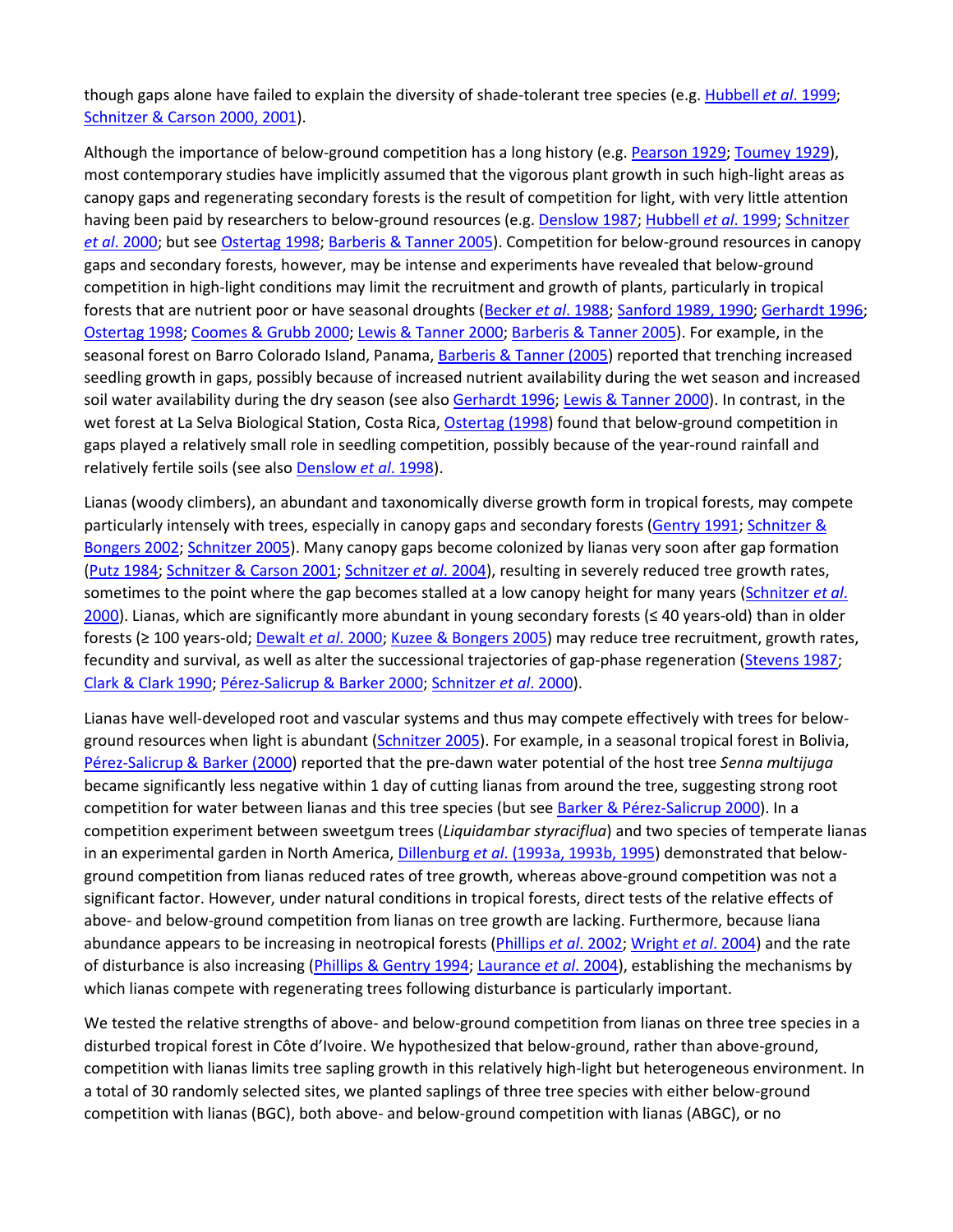competition (control). We quantified the biomass and related morphometric measurements of the saplings after 2 years.

This design allowed us to predict that if competition by lianas under heterogeneous, high-light conditions is solely for above-ground resources, then sapling biomass will be significantly lower in the ABGC treatment than in the other two treatments, which will not differ significantly. Conversely, if competition is solely for belowground resources, then sapling biomass will not differ significantly between BGC and ABGC, but both will have significantly less biomass than the control. If above- and below-ground resources are both independently limiting, then the treatments should differ in an additive or multiplicative fashion, with sapling size ranked: control > BGC > ABGC. Finally, if neither above- nor below-ground resources were limiting, then we would expect to see no significant difference among any of the three treatments.

# Methods

#### study site

We conducted this experiment in a 39 000 ha tract of lowland tropical forest in the south-west region of Côte d'Ivoire (< 50 m a.s.l.; 4°50′ N, 6°25′ W). The forest was established as a reserve in 1973 and consists of a matrix of mature and secondary forests as well as plantations [\(SODEFOR 1995\)](https://besjournals.onlinelibrary.wiley.com/doi/full/10.1111/j.1365-2745.2005.01056.x#b47). Mean annual rainfall in this region ranges from 1800 to 2000 mm, with a dry season from December to April and a less pronounced dry spell in October and November. However, the forest receives some rain in most months and remains mostly evergreen throughout the year [\(Chatelain](https://besjournals.onlinelibrary.wiley.com/doi/full/10.1111/j.1365-2745.2005.01056.x#b48) *et al*. 2004). The soils in this region are ferralsols derived from migmatite and are moderately well drained and poorly to moderately fertile [\(Papon 1973\)](https://besjournals.onlinelibrary.wiley.com/doi/full/10.1111/j.1365-2745.2005.01056.x#b49).

#### study species

We selected three target tree species, each of which was relatively common in the forest reserve but differed in shade tolerance [\(Poorter](https://besjournals.onlinelibrary.wiley.com/doi/full/10.1111/j.1365-2745.2005.01056.x#b50) *et al*. 2004b). *Khaya anthotheca* is a slow growing canopy species and is the most shade tolerant of the three species, whereas *Terminalia superba* is an intermediate shade-tolerant canopy species that is found in both the intact forest and in canopy gaps and *Ceiba pentandra* is a fast growing, relatively high-light demanding emergent species, typically found in open high-light areas. Seedlings were initially grown in plant-bags in a large shade-house, and we transplanted all species into the field with a small amount of nursery soil (to avoid damaging the fine roots) within a 2-day period, when seedlings of *K. anthotheca* and *C. pentandra* were both 5 months old and *T. superba* were 3 months old. Although the plants were all small seedlings at the start of the experiment, most of the target individuals had reached a height in excess of 2 m after 2 years, and we therefore refer to them as saplings rather than seedlings.

#### experimental design

We selected a 2.5-ha area located within the forest reserve in which none of the large canopy trees had been cut, but the understory, including sapling-sized trees and climbers, had been recently cleared. We randomly placed thirty  $9 \times 12$  m plots, with each plot located at least 10 m from any other plot or the edge of the understory-free area (although the distance between the nearest plot or edge was typically much greater than 10 m). Within each of the 30 plots, we randomly planted 12 saplings, four of each of three target tree species in a 3 × 4 grid (360 individuals in total). Each individual was separated from its nearest neighbour by 3 m and was at least 1.5 m from the edge of the plot.

Rather than planting lianas in the plots, we allowed lianas to regenerate following the initial understorey clearing. Lianas typically regenerate rapidly and copiously from seed and by resprouting after being cut or suffering damage from treefalls [\(Putz 1984;](https://besjournals.onlinelibrary.wiley.com/doi/full/10.1111/j.1365-2745.2005.01056.x#b33) [Schnitzer](https://besjournals.onlinelibrary.wiley.com/doi/full/10.1111/j.1365-2745.2005.01056.x#b24) *et al*. 2004), and thus tree vs. liana competition following a disturbance, either natural or human-induced, is a common phenomenon [\(Schnitzer & Bongers 2002\)](https://besjournals.onlinelibrary.wiley.com/doi/full/10.1111/j.1365-2745.2005.01056.x#b31). Because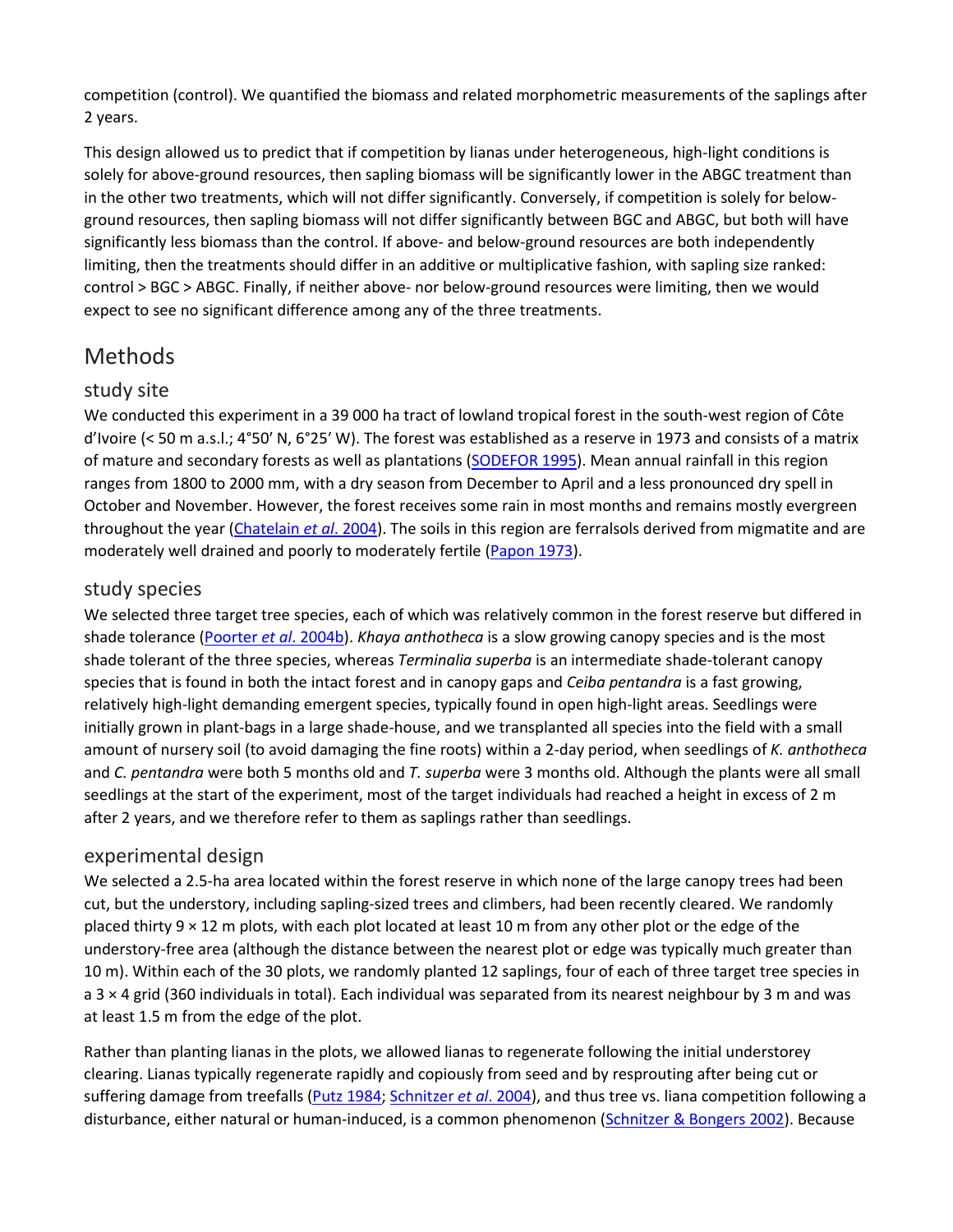lianas were cut prior to planting the saplings, however, the intensity of competition in this study was probably less than that found in natural gap conditions (e.g. [Schnitzer](https://besjournals.onlinelibrary.wiley.com/doi/full/10.1111/j.1365-2745.2005.01056.x#b23) *et al*. 2000).

We randomly selected 10 replicate plots to receive one of each of the three treatments. For the control plots, we maintained a liana-free understory by carefully cutting the regenerating lianas above the soil surface each month throughout the study period. We did not manipulate the lianas in the above- and below-ground competition treatment (ABGC), allowing natural competition to occur. Unlike sapling-sapling competition, in which the removal of a competing sapling affects both above- and below-ground competition with other saplings, young lianas could be unwound from their host sapling each month, without damaging the liana root system, resulting in below ground only competition (the BGC treatment).

This experimental design allowed us to measure directly the growth of saplings with different competitive regimes, as well as avoiding the unpredictable artifacts associated with the trenching experiments that are commonly used to separate above- and below-ground competition (see [Mclellan](https://besjournals.onlinelibrary.wiley.com/doi/full/10.1111/j.1365-2745.2005.01056.x#b51) *et al*. 1995; [Casper & Jackson](https://besjournals.onlinelibrary.wiley.com/doi/full/10.1111/j.1365-2745.2005.01056.x#b11)  [1997;](https://besjournals.onlinelibrary.wiley.com/doi/full/10.1111/j.1365-2745.2005.01056.x#b11) [Coomes & Grubb 2000;](https://besjournals.onlinelibrary.wiley.com/doi/full/10.1111/j.1365-2745.2005.01056.x#b13) [Lewis & Tanner 2000\)](https://besjournals.onlinelibrary.wiley.com/doi/full/10.1111/j.1365-2745.2005.01056.x#b14). Although we did not examine the contribution of aboveground competition directly, comparing the BGC and ABGC treatments allowed us to assess its relative contribution.

#### light and liana measurements

We measured the light quantity in each plot to test whether the amount of light was similar among the various treatments. Six months after planting the saplings, we measured the percentage of light transmittance of diffuse photosynthetic photon flux density (PFD) using LI-190 quantum sensors (LI-COR, Lincoln, Nebraska, USA) directly above each of the 360 saplings. Simultaneously, we took reference readings in a large forest opening located nearby, in order to calculate the percentage of total available light incident on each of the saplings. Light readings were taken for three consecutive days, three times per day, at 09.00, 12.00 and 15.00, and we used the average of nine measurements per individual.

The relative percentage of light above each sapling was, on average, high (23.9% of full sun  $\pm$  20.6 SD) and was similar to that of a large treefall gap or a regenerating secondary forest that is still developing a full canopy [\(Bongers](https://besjournals.onlinelibrary.wiley.com/doi/full/10.1111/j.1365-2745.2005.01056.x#b52) *et al*. 2001). Light quantity was highly variable among the plots (*P <* 0.001), ranging from 2 to 100% of full sun; however, it did not differ significantly among the treatments ( $P = 0.38$ ). We estimated the amount of above-ground competition between lianas and saplings by counting the number of lianas in the crown of each of the 30 saplings harvested from the ABGC treatment (see below). We also visually estimated the percentage of the sapling canopy covered by lianas, from 0 to 100%, using 10 categories of 10%.

To ensure that there were no obvious differences in the density of lianas between the BGC and ABGC treatments, we calculated the amount of liana biomass in each of these treatments. Specifically, we measured the length of all of the lianas that were rooted within 3 m of each of the target trees, the maximum distance at which we assumed that lianas and relatively small saplings would potentially compete. In a companion study, we had calculated the average amount of biomass per cm length of stem at varying diameters for each of the species of liana that we encountered in the study (*n* > 6 per species; Kuzee & Bongers, unpublished data). We used these species-specific biomass equations to estimate the above-ground liana biomass competing with each target tree without having to disturb the lianas. We found no significant difference in mean estimated liana biomass within 3 m of saplings in the ABGC and BGC plots (5.1  $g \pm 0.9$  SE and 6.1  $g \pm 0.8$ , respectively).

#### data quantification and statistical analysis

Two years after planting the saplings, we quantified the height, stem diameter, number of branches, tree slenderness (height/diameter), number of leaves (or leaflets) and mortality of all of the saplings in all of the treatments. We measured stem diameter 10 cm above the soil surface to ensure consistency in measurement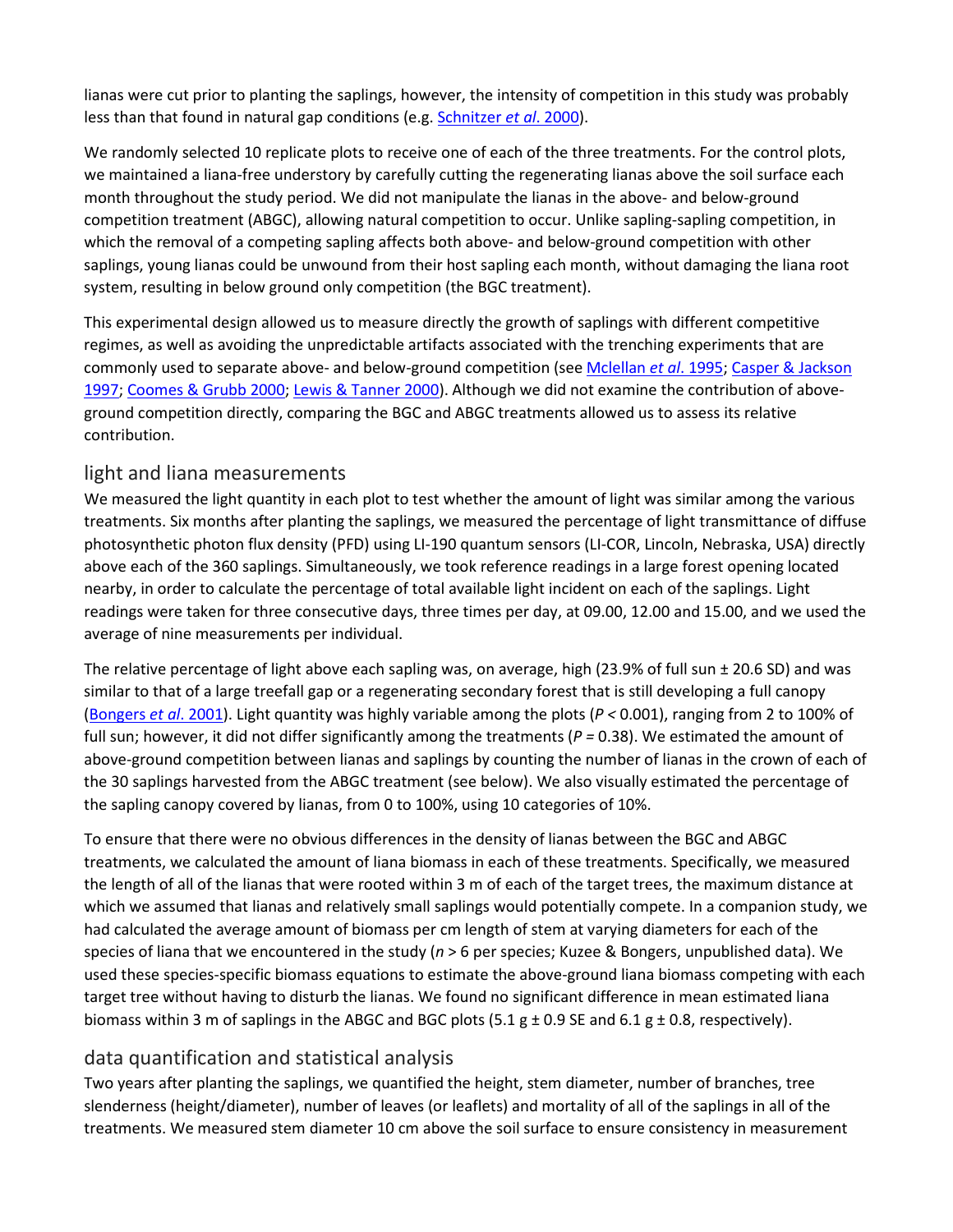among the species and treatments. To quantify sapling biomass, we harvested the above-ground portion of 90 randomly selected individuals, 10 of each of the three species from each of the three treatments. Immediately after harvest, we weighed separately the stem (the main bole without the branches), branch and leaf biomass of each selected sapling. We also calculated the stem mass ratio (SMR), branch mass ratio (BMR) and leaf mass ratio (LMR) for each individual. The mass ratios, which we calculated as the amount of biomass of each plant organ divided by the total amount of above-ground biomass for that plant, allowed us to test whether above- or below-ground competition from lianas altered above-ground biomass allocation patterns for each of the tree species.

We analysed these data using a type III sum of squares analysis of variance (anova), with species, treatment and the interaction term as the independent variables, and the sapling biomass, morphometric measurements and the mass ratios as the dependent variables [\(SAS Institute 2000\)](https://besjournals.onlinelibrary.wiley.com/doi/full/10.1111/j.1365-2745.2005.01056.x#b53). In the case of significant differences in the models, we used Tukey HSD tests to determine which of the variables differed significantly from the others (SAS [Institute 2000\)](https://besjournals.onlinelibrary.wiley.com/doi/full/10.1111/j.1365-2745.2005.01056.x#b53). To account for multiple tests on the correlated morphometric response variables, we used sequential Bonferroni corrections to adjust the α level ([Rice 1990\)](https://besjournals.onlinelibrary.wiley.com/doi/full/10.1111/j.1365-2745.2005.01056.x#b54). Prior to the analyses, we log-transformed the biomass and morphometric data and arcsin square-root transformed the stem-, branch- and leaf-mass ratio data so that they were normally distributed [\(Sokal & Rohlf 1995\)](https://besjournals.onlinelibrary.wiley.com/doi/full/10.1111/j.1365-2745.2005.01056.x#b55). To compare sapling mortality among the treatments and species, we used a proportional hazards survival model [\(SAS Institute 2000\)](https://besjournals.onlinelibrary.wiley.com/doi/full/10.1111/j.1365-2745.2005.01056.x#b53), which is recommended for comparing the type of mortality data collected in this study [\(Fox 1993\)](https://besjournals.onlinelibrary.wiley.com/doi/full/10.1111/j.1365-2745.2005.01056.x#b56).

#### Results

After 2 years, competition with lianas significantly limited the biomass gain in the saplings. In the treatments where lianas were present, saplings had, on average, five times less biomass than in the control treatment [\(Fig.](https://besjournals.onlinelibrary.wiley.com/doi/full/10.1111/j.1365-2745.2005.01056.x#f1) 1a[, Table](https://besjournals.onlinelibrary.wiley.com/doi/full/10.1111/j.1365-2745.2005.01056.x#t1) 1). The response to competition from lianas was nearly identical for all three of the tree species (Fig. [1b–d\)](https://besjournals.onlinelibrary.wiley.com/doi/full/10.1111/j.1365-2745.2005.01056.x#f1).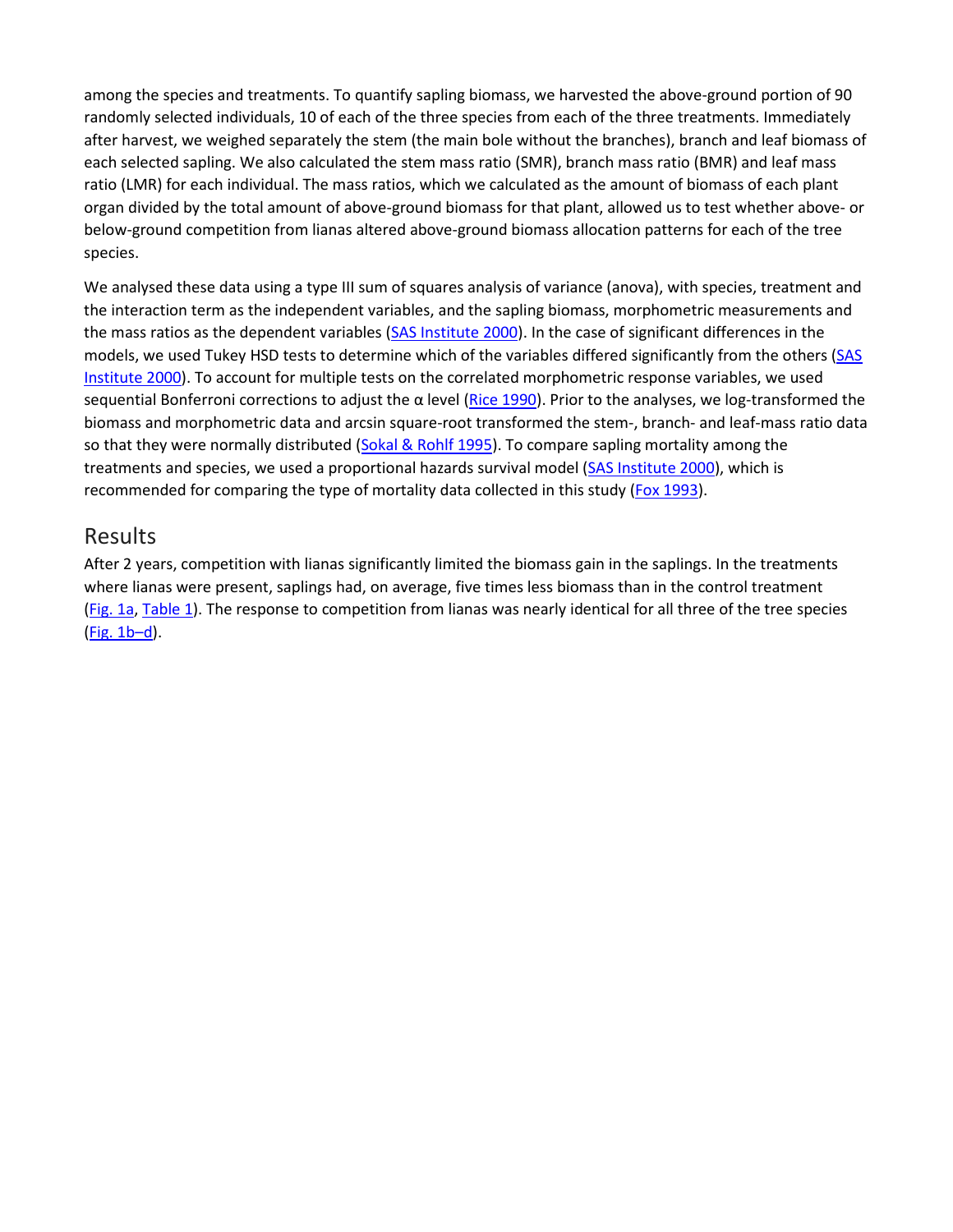

**Figure 1** Mean above-ground dry biomass of three sapling species grown for 2 years in a disturbed forest in Côte d'Ivoire under three experimental competition treatments: without competition from lianas (Control), with both above- and belowground competition from lianas (ABGC), and with only below-ground competition from lianas (BGC). Data are presented for: (a) the three species combined (*n* = 30 per treatment); (b) *T. superba*; (c) *C. pentandra*; and (d) *K. anthotheca* (*n* = 10 per species). In all cases, saplings without competition from lianas had significantly more biomass than saplings grown under either competition treatments, there were no significant differences among the three species [\(Table](https://besjournals.onlinelibrary.wiley.com/doi/full/10.1111/j.1365-2745.2005.01056.x#t1) 1). Data were log transformed for analysis; non-transformed data are presented. Error bars represent ± 1 standard error (SE).

Table 1. anova of sapling above-ground biomass for each of the three species exposed to the three competition treatments. Treatment, species and the interaction term were the independent variables. The interaction term was not significant in any of the tests. Biomass data were normalized using log transformation. Sequential Bonferroni corrections were used to account for multiple tests. Significant *P*-values are listed in bold

| Source        | Competition treatment |      |       |
|---------------|-----------------------|------|-------|
|               | a.t.                  |      |       |
| Total biomass |                       | 4.94 | 0.009 |
| Stem biomass  |                       | 2.55 | 0.08  |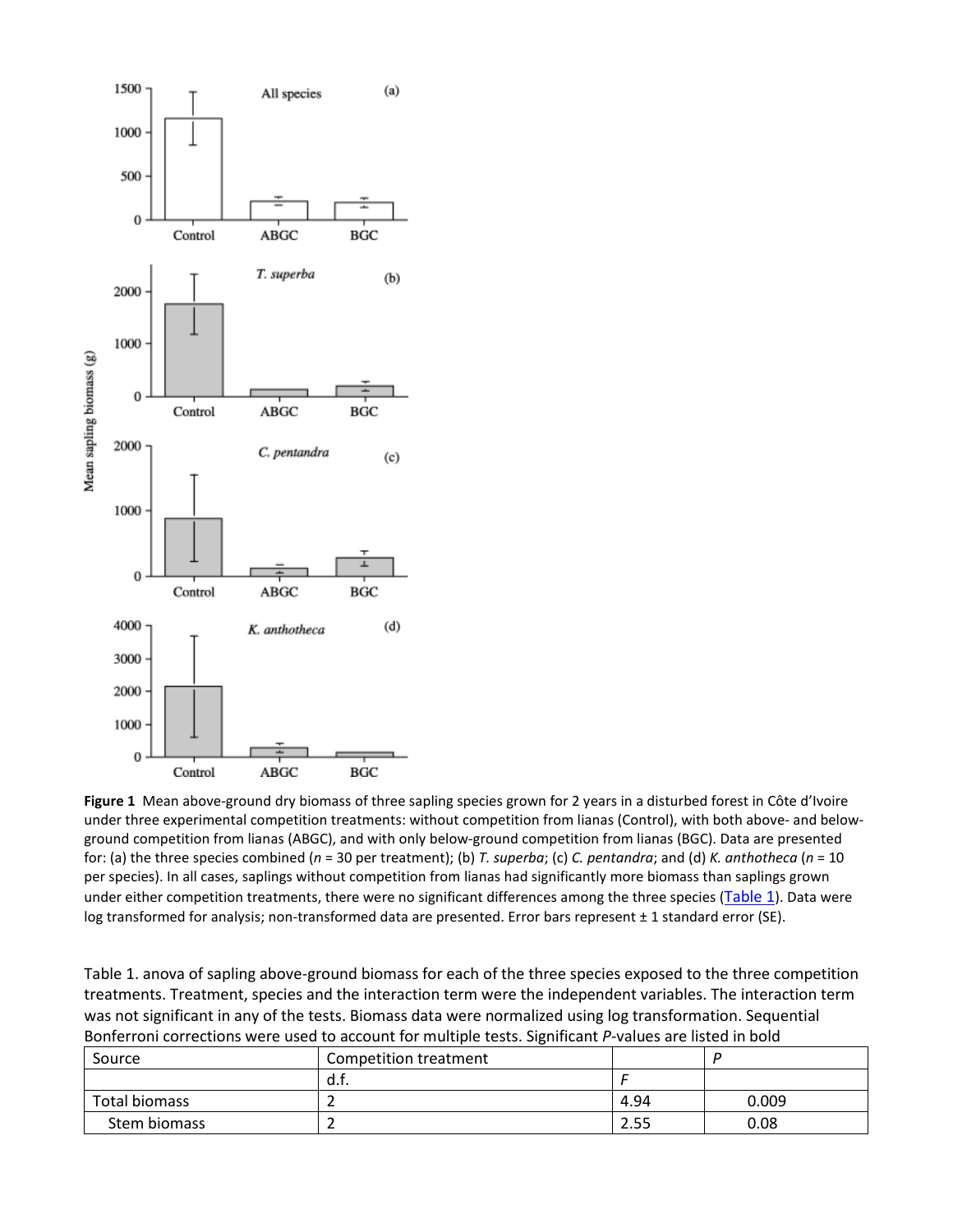| <b>Branch biomass</b> |              | 8.06  | 0.0009   |
|-----------------------|--------------|-------|----------|
| Leaf biomass          |              | 51.01 | < 0.0001 |
| Source                | Tree species |       | D        |
|                       | d.f.         |       |          |
| <b>Total biomass</b>  |              | 0.79  | 0.07     |
| Stem biomass          |              | 3.47  | 0.04     |
| <b>Branch biomass</b> |              | 0.56  | 0.57     |
| Leaf biomass          |              | 6.60  | 0.002    |

Most (83%) of the harvested saplings from the ABGC plots had lianas in their crowns, covering an average of 21% (± 3.4 SE) of their canopies. If above-ground competition had played a dominant role, then we should have found significantly more sapling biomass in the BGC plots, compared with the ABGC plots. In both treatments, however, total above-ground sapling biomass was essentially the same (214  $\pm$  48 SE vs. 195  $\pm$  53, respectively; [Fig.](https://besjournals.onlinelibrary.wiley.com/doi/full/10.1111/j.1365-2745.2005.01056.x#f1) 1a). This trend was consistent among each of the three tree species ( $Fig. 1b-d$ ) and for each of the above-ground plant organs: stem, branches and leaves [\(Fig.](https://besjournals.onlinelibrary.wiley.com/doi/full/10.1111/j.1365-2745.2005.01056.x#f2) 2[, Table](https://besjournals.onlinelibrary.wiley.com/doi/full/10.1111/j.1365-2745.2005.01056.x#t1) 1). These findings support the hypothesis that it is below-ground competition with lianas that limits sapling growth in heterogeneous, high-light environments, which are common in young secondary forests, in disturbed forests, and in treefall gaps.



**Figure 2** Mean stem, branch and leaf biomass for three sapling species combined grown under the three competition treatments. Competition from lianas significantly reduced branch and leaf biomass but mean stem biomass did not significantly differ among the treatments [\(Table](https://besjournals.onlinelibrary.wiley.com/doi/full/10.1111/j.1365-2745.2005.01056.x#t1) 1). Data were log transformed to normalize them for analysis; non-transformed data are presented. Error bars represent ± 1 SE.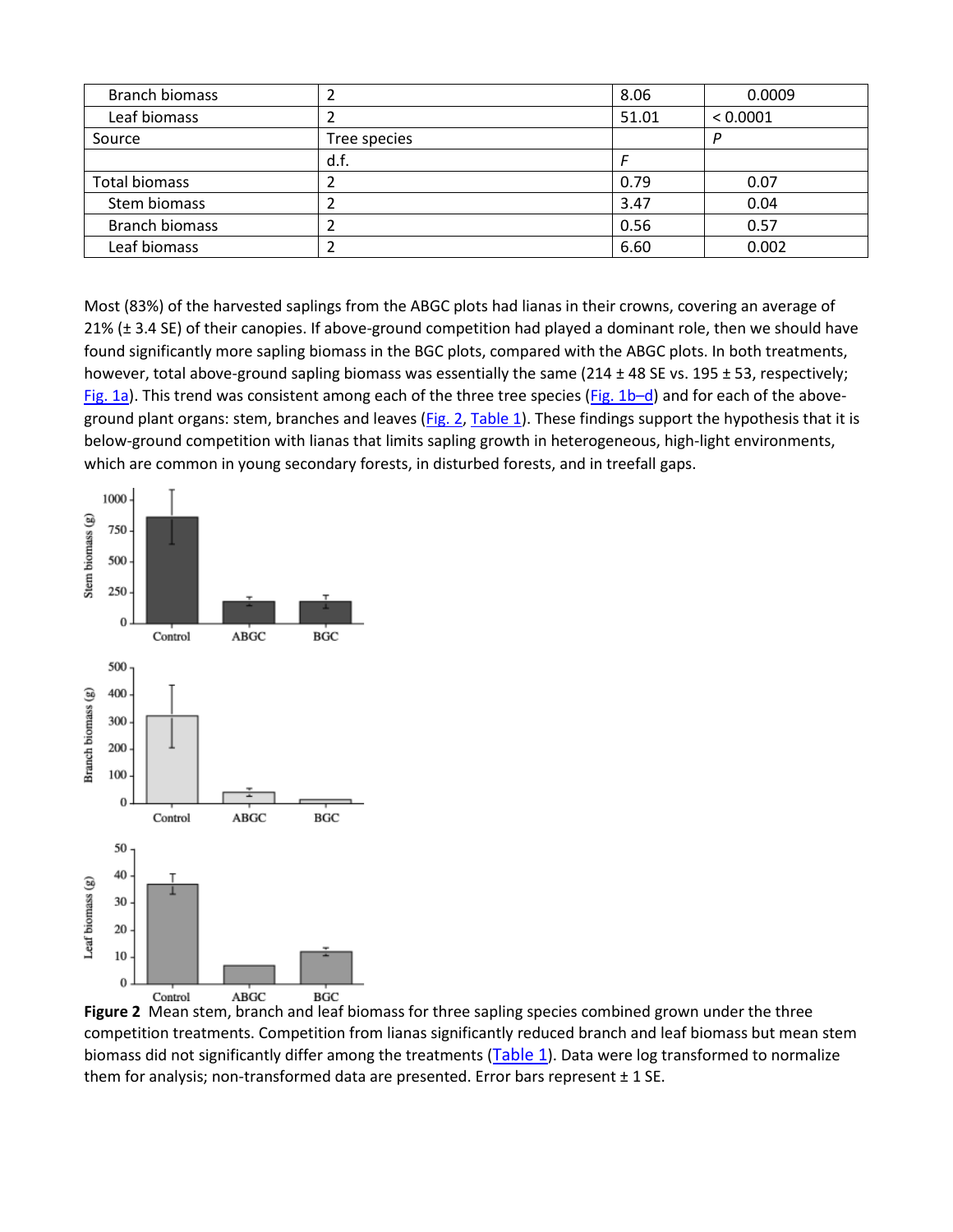The relative allocation of above-ground biomass into the various plant organs differed significantly among the treatments. For all three species combined, the stem mass ratio (SMR), which is the proportion of stem biomass to total above-ground biomass, was significantly lower in the control treatment than in either treatment where lianas were present [\(Fig.](https://besjournals.onlinelibrary.wiley.com/doi/full/10.1111/j.1365-2745.2005.01056.x#f3) 3, [Table](https://besjournals.onlinelibrary.wiley.com/doi/full/10.1111/j.1365-2745.2005.01056.x#t2) 2), and the leaf mass ratio (LMR) was lowest where above-ground competition from lianas was present (the ABGC treatment). Branch mass ratio (BMR) was highest in the control treatment and lowest in the BGC treatment, and the ABGC treatment did not differ from either of the other two. The sapling species differed significantly only in SMR [\(Table](https://besjournals.onlinelibrary.wiley.com/doi/full/10.1111/j.1365-2745.2005.01056.x#t2) 2), with the intermediate shade-tolerant species (*T. superba*) having significantly lower SMR than the other two species. Collectively, these results suggest that competition with lianas causes saplings to invest a higher proportion of their above-ground biomass into stem construction, and that above-ground competition with lianas displaces leaf biomass.



**Figure 3** Mean stem mass ratio (SMR), branch mass ratio (BMR) and leaf mass ratio (LMR) of all three sapling species combined grown under the three competition treatments (*n* = 30 per treatment). Different letters indicate significantly different results. Data were arcsin transformed for analysis; non-transformed data are presented. Error bars represent ± 1 SE.

Table 2. anova of sapling stem mass ratio (SMR), branch mass ratio (BMR) and leaf mass ratio (LMR) for each of the three species exposed to the three competition treatments. Treatment, species and the interaction term were the independent variables. The interaction term was not significant in any of the tests. Data were normalized using arcsin transformation. Sequential Bonferroni corrections were used to account for multiple tests. Significant *P*-values are listed in bold

| Source     | Competition treatment |       | P        |
|------------|-----------------------|-------|----------|
|            | d.f.                  |       |          |
| <b>SMR</b> |                       | 8.90  | 0.0003   |
| <b>BMR</b> |                       | 3.81  | 0.03     |
| <b>LMR</b> |                       | 3.97  | 0.02     |
| Source     | Tree species          |       |          |
|            | d.f.                  |       | D        |
| <b>SMR</b> |                       | 11.73 | < 0.0001 |
| <b>BMR</b> |                       | 3.24  | 0.05     |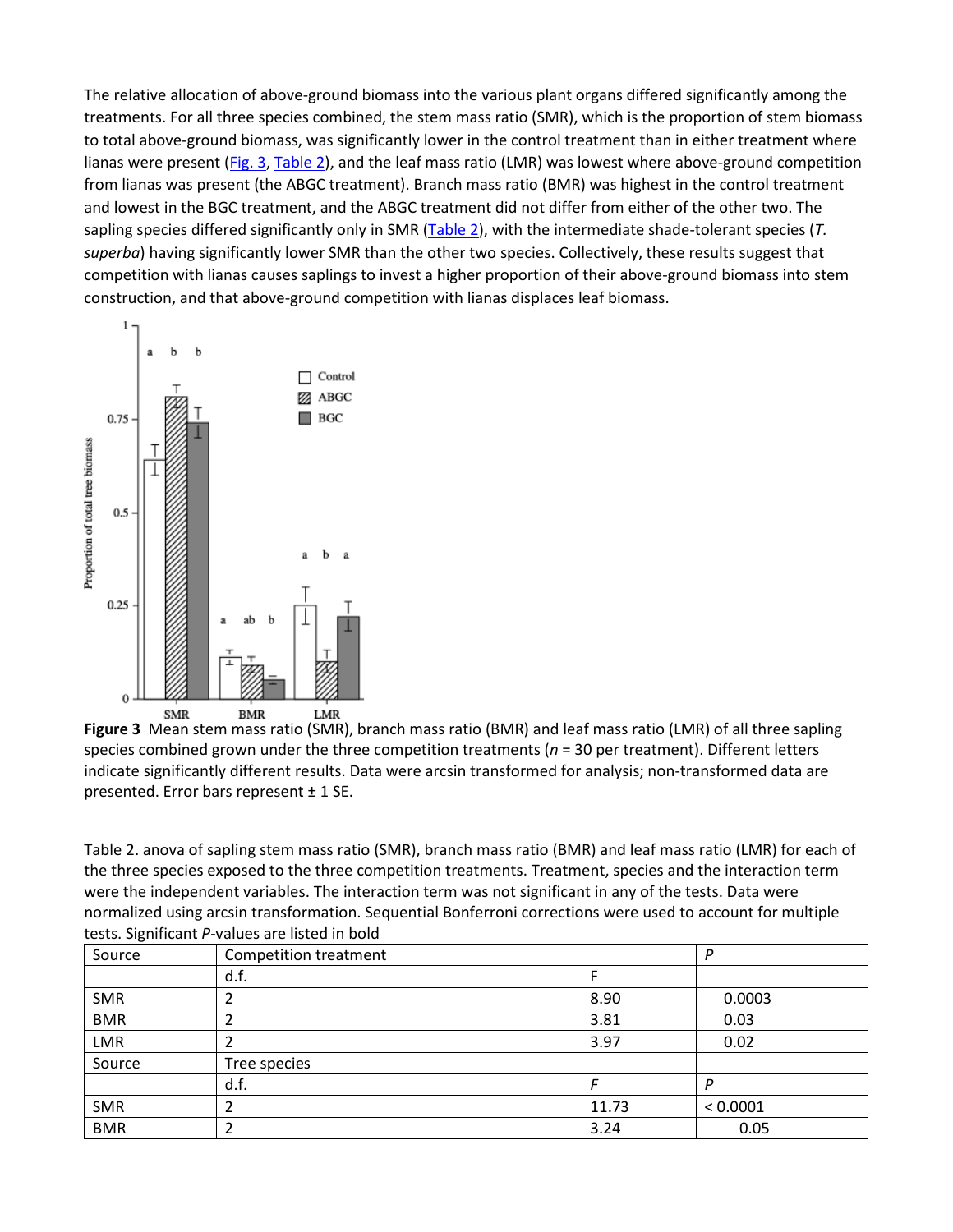| 0.08<br>LMR<br>. . |
|--------------------|
|--------------------|

Morphometric measurements also demonstrated that saplings responded to above-ground competition from lianas by changing their relative allocation of above-ground biomass. For instance, saplings were shorter and thicker when above-ground competition was present, which is exemplified by sapling slenderness (height/diameter ratio), which was more than 50% greater in the absence of above-ground competition with lianas [\(Fig.](https://besjournals.onlinelibrary.wiley.com/doi/full/10.1111/j.1365-2745.2005.01056.x#f4) 4, [Table](https://besjournals.onlinelibrary.wiley.com/doi/full/10.1111/j.1365-2745.2005.01056.x#t3) 3). This relationship was driven mostly by the significantly larger stem diameter in the ABGC treatment than in the control and BGC treatments, as sapling height did not differ significantly among the treatments [\(Fig.](https://besjournals.onlinelibrary.wiley.com/doi/full/10.1111/j.1365-2745.2005.01056.x#f4) 4[, Table](https://besjournals.onlinelibrary.wiley.com/doi/full/10.1111/j.1365-2745.2005.01056.x#t3) 3). This relationship was also driven by the strong response of *Terminalia*, which was significantly more slender than the other two species  $(Table 3)$  $(Table 3)$ . However, there was not a significant species– treatment interaction for this analysis (*P =* 0.77), indicating that all species responded similarly to the treatments. The number of branches and leaves were marginally greater in the control compared with the ABGC treatments, with the BGC treatment positioned intermediately in both cases [\(Fig.](https://besjournals.onlinelibrary.wiley.com/doi/full/10.1111/j.1365-2745.2005.01056.x#f4) 4). These differences, however, were not significant after we applied the sequential Bonferroni correction. Nevertheless, taken together these findings suggest that above-ground competition with lianas causes saplings to be shorter in stature with a thicker trunk, and with fewer branches and leaves.



**Figure 4** Mean stem height, diameter, number of branches, number of leaves and slenderness (height/diameter ratio) of saplings grown under the three competition treatments (*n* = 30 per treatment for stem height, no. of branches and no. of leaves; for stem diameter and slenderness, *n* = 15, 29 and 20 for the Control, ABGC and BGC treatments, respectively). Different letters indicate significantly different results. Data were log transformed to normalize the data; however, non-transformed data are presented. Error bars represent ± 1 SE.

Table 3. anova of sapling morphological attributes for each of the three species exposed to the three competition treatments. Treatment, species and the interaction term were the independent variables. The interaction term was not significant in any of the tests. Data were normalized using log transformation. Sequential Bonferroni corrections were used to account for multiple tests. Stem slenderness is defined as the height/diameter ratio. Significant *P*-values are listed in bold

|                  | <b>Competition treatment</b> |      |       |
|------------------|------------------------------|------|-------|
| Source           | d.f.                         |      |       |
| Stem slenderness |                              | 4.73 | 0.01  |
| Height           |                              | 1.03 | 0.36  |
| <b>Diameter</b>  |                              | 5.37 | 0.007 |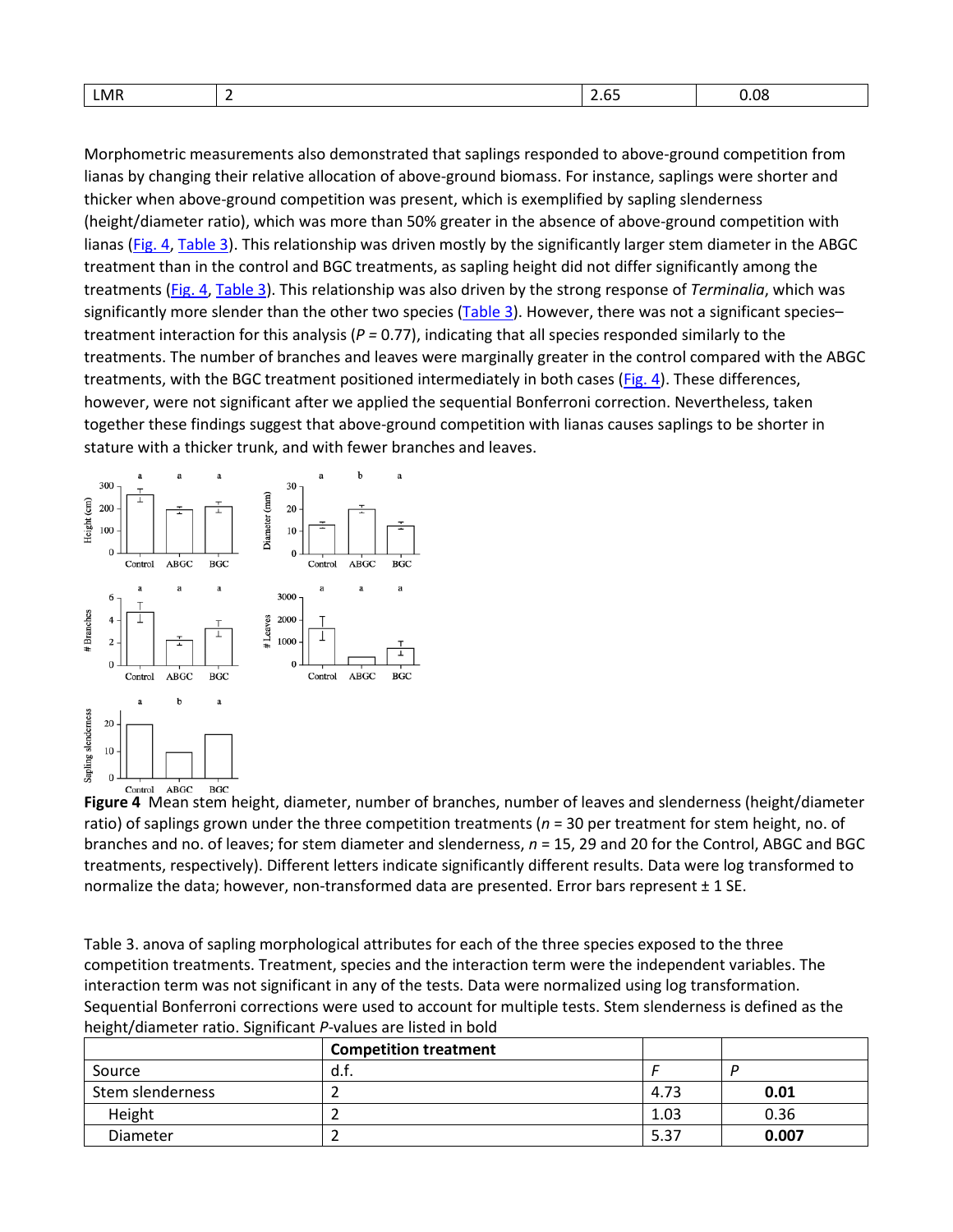| No. of branches  |              | 3.13  | 0.05     |
|------------------|--------------|-------|----------|
| No. of leaves    |              | 2.43  | 0.09     |
|                  | Tree species |       |          |
| Stem slenderness |              | 7.88  | 0.001    |
| Height           |              | 3.67  | 0.03     |
| Diameter         |              | 2.44  | 0.09     |
| No. of branches  |              | 18.11 | < 0.0001 |
| No. of leaves    |              | 2.01  | 0.14     |

Mean percentage mortality of the saplings was low and not significantly different among the treatments  $(P = 0.43, \chi^2 = 1.67, d.f. = 2)$ . It is worth noting that sapling mortality was the lowest for the control treatment (1.7 individuals  $\pm$  0.5 SE), compared with the ABGC and BGC treatments (3.0  $\pm$  0.7 and 2.7  $\pm$  0.6, respectively), although the lack of statistical differences prevents us from concluding that lianas were responsible. Mortality differed significantly among the tree species ( $P = 0.006$ ,  $\chi^2 = 10.06$ , d.f. = 2), with the pioneer species (*C*. *pentandra*) suffering the highest mortality (4.3 ± 0.9%), the intermediate shade-tolerant species (*T. superba*) having the lowest mortality (0.6 ± 0.5%), and the shade-tolerant species (*K. anthotheca*) falling in between  $(2.4% \pm 1.3)$ . We did not determine the exact cause of mortality for any of the three species.

## **Discussion**

#### above- vs. below-ground competition with lianas

Our findings support the hypothesis that below-ground competition with lianas limits tree sapling growth in disturbed environments. Below-ground competition with lianas reduced the above-ground biomass of saplings by nearly fivefold compared with saplings growing without competition, a result that was consistent among the three tree species and for all of the above-ground plant organs. In contrast, the additional presence of aboveground competition with lianas had no noticeable impact on the amount of biomass for any of the three tree species. Our findings are consistent with other studies suggesting that lianas reduce sapling growth via belowground competition for shared resources (Dillenburg *et al*[. 1993a, 1993b;](https://besjournals.onlinelibrary.wiley.com/doi/full/10.1111/j.1365-2745.2005.01056.x#b40%20#b41) [Gerhardt 1996;](https://besjournals.onlinelibrary.wiley.com/doi/full/10.1111/j.1365-2745.2005.01056.x#b28) [Pérez-Salicrup &](https://besjournals.onlinelibrary.wiley.com/doi/full/10.1111/j.1365-2745.2005.01056.x#b38)  [Barker 2000\)](https://besjournals.onlinelibrary.wiley.com/doi/full/10.1111/j.1365-2745.2005.01056.x#b38). Furthermore, our findings may explain why the blanket cutting of lianas can increase tree growth at the experimental plot level, and still be independent of the number of lianas found in the crown of any given tree (e.g. [Grauel & Putz 2004\)](https://besjournals.onlinelibrary.wiley.com/doi/full/10.1111/j.1365-2745.2005.01056.x#b57). Because the lianas in this study were small individuals, originating as sprouts from previously cut stems or recruited from seed, our study demonstrates that even a small degree of belowground competition can limit sapling growth. In treefall gaps and young secondary forests, where lianas are in high abundance [\(Putz 1984;](https://besjournals.onlinelibrary.wiley.com/doi/full/10.1111/j.1365-2745.2005.01056.x#b33) [Dewalt](https://besjournals.onlinelibrary.wiley.com/doi/full/10.1111/j.1365-2745.2005.01056.x#b34) *et al*. 2000; Schnitzer *et al*[. 2000, 2004;](https://besjournals.onlinelibrary.wiley.com/doi/full/10.1111/j.1365-2745.2005.01056.x#b23%20#b24) [Tabanez & Viana 2000\)](https://besjournals.onlinelibrary.wiley.com/doi/full/10.1111/j.1365-2745.2005.01056.x#b58), belowground competition is probably extremely intense.

A potential alternative explanation for our findings might be that the lianas did not cover enough of the sapling crown to adequately compete for light in the ABGC treatment. We believe that this explanation is unlikely. Lianas occupied an average of 21% of the canopy of each of the harvested trees in the ABGC plots, with only five of the 30 trees having no lianas in their canopy. Although we did not detect a difference in biomass between the saplings of the ABGC and BGC treatments, above-ground competition with lianas was strong enough to cause a significant decrease in sapling leaf mass ratio, an increase in stem thickness, and a significant decrease in stem slenderness in all species. The significant decrease in leaf mass ratio (LMR) in the treatment that included above-ground competition with lianas [\(Fig.](https://besjournals.onlinelibrary.wiley.com/doi/full/10.1111/j.1365-2745.2005.01056.x#f3) 3) may be due to a direct displacement of tree leaves by liana leaves, a conclusion that is consistent with observations by [Ogawa](https://besjournals.onlinelibrary.wiley.com/doi/full/10.1111/j.1365-2745.2005.01056.x#b59) *et al*. (1965). Additionally, saplings experiencing above-ground competition were half as slender as the controls. Thus, above-ground competition with lianas was a factor in this study, resulting in saplings that were short, thick in stature, and with a poorly developed crown,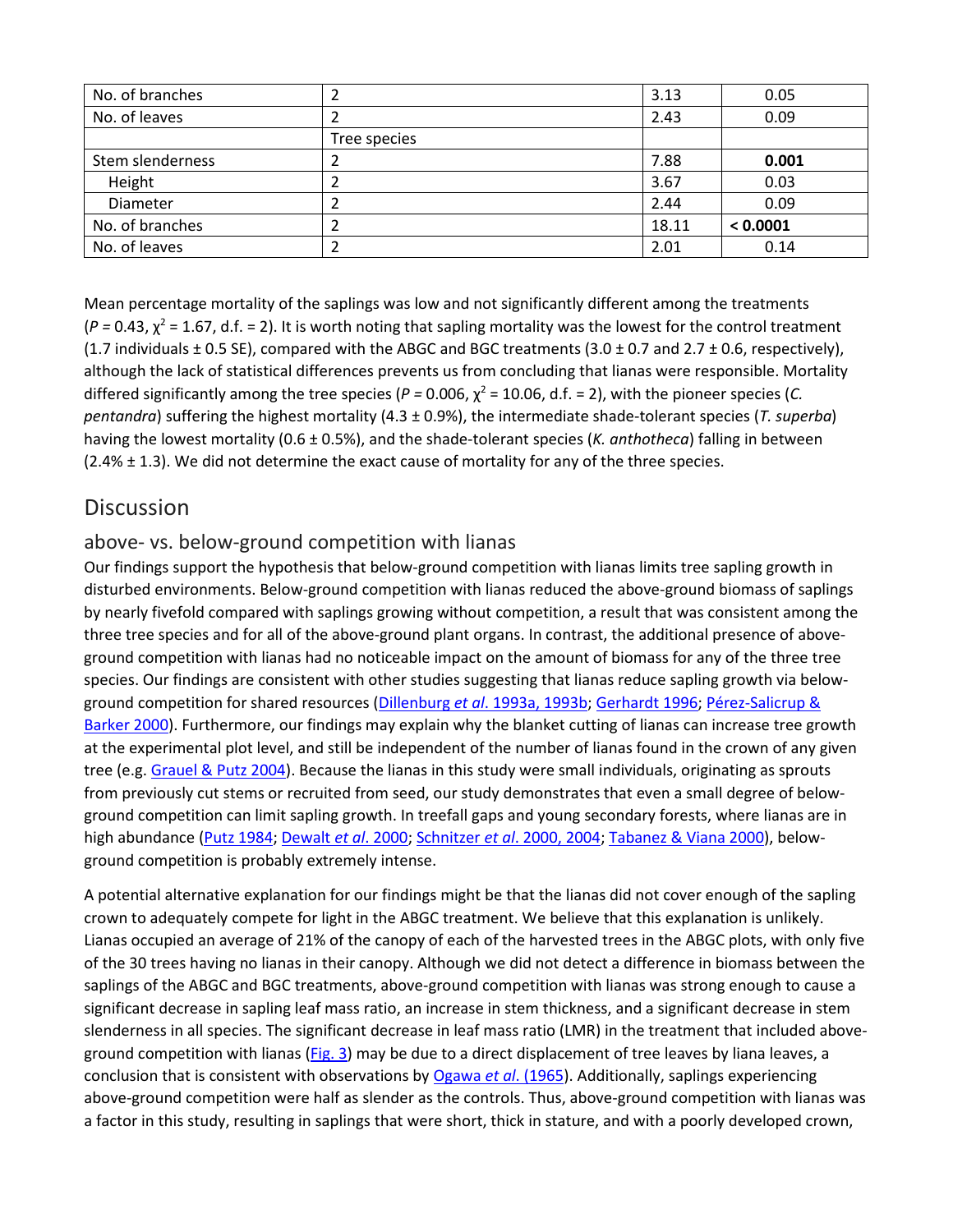presumably because of the added weight of lianas on the saplings as well as a combination of mechanical stress or damage and the casting of dense shade.

Currently, a consensus for the relative importance of above- vs. below-ground competition in forests has not been reached. Some studies have reported strong evidence for below-ground competition [\(Dillenburg](https://besjournals.onlinelibrary.wiley.com/doi/full/10.1111/j.1365-2745.2005.01056.x#b41) *et al*. [1993b;](https://besjournals.onlinelibrary.wiley.com/doi/full/10.1111/j.1365-2745.2005.01056.x#b41) [Dillenburg](https://besjournals.onlinelibrary.wiley.com/doi/full/10.1111/j.1365-2745.2005.01056.x#b42) *et al*. 1995; [Lewis & Tanner 2000;](https://besjournals.onlinelibrary.wiley.com/doi/full/10.1111/j.1365-2745.2005.01056.x#b14) [Pérez-Salicrup & Barker 2000;](https://besjournals.onlinelibrary.wiley.com/doi/full/10.1111/j.1365-2745.2005.01056.x#b38) [Barberis & Tanner 2005\)](https://besjournals.onlinelibrary.wiley.com/doi/full/10.1111/j.1365-2745.2005.01056.x#b15), while other studies reported the opposite result [\(Denslow](https://besjournals.onlinelibrary.wiley.com/doi/full/10.1111/j.1365-2745.2005.01056.x#b61) *et al*. 1990; [Ostertag 1998;](https://besjournals.onlinelibrary.wiley.com/doi/full/10.1111/j.1365-2745.2005.01056.x#b12) [Barker & Pérez-Salicrup](https://besjournals.onlinelibrary.wiley.com/doi/full/10.1111/j.1365-2745.2005.01056.x#b39)  [2000\)](https://besjournals.onlinelibrary.wiley.com/doi/full/10.1111/j.1365-2745.2005.01056.x#b39). The disparate findings among these studies may be explained by the relative availability of above- vs. below-ground resources (Coomes & [Grubb 2000;](https://besjournals.onlinelibrary.wiley.com/doi/full/10.1111/j.1365-2745.2005.01056.x#b13) [Lewis & Tanner 2000;](https://besjournals.onlinelibrary.wiley.com/doi/full/10.1111/j.1365-2745.2005.01056.x#b14) [Barberis & Tanner 2005\)](https://besjournals.onlinelibrary.wiley.com/doi/full/10.1111/j.1365-2745.2005.01056.x#b15). For example, at La Selva Biological Station, Costa Rica, where the soil is relatively wet and nutrient rich and the understorey is relatively dark, [Ostertag \(1998\)](https://besjournals.onlinelibrary.wiley.com/doi/full/10.1111/j.1365-2745.2005.01056.x#b12) found no effect from the exclusion of roots on the above-ground relative growth rate of the seedling *Hampea appendiculata* in either treefall gaps or the understorey (see also [Denslow](https://besjournals.onlinelibrary.wiley.com/doi/full/10.1111/j.1365-2745.2005.01056.x#b61%20#b29) *et al*. [1990, 1998\)](https://besjournals.onlinelibrary.wiley.com/doi/full/10.1111/j.1365-2745.2005.01056.x#b61%20#b29). In contrast, in a trenching experiment in a nutrient-poor tropical wet forest in Brazil, [Lewis &](https://besjournals.onlinelibrary.wiley.com/doi/full/10.1111/j.1365-2745.2005.01056.x#b14)  [Tanner \(2000\)](https://besjournals.onlinelibrary.wiley.com/doi/full/10.1111/j.1365-2745.2005.01056.x#b14) demonstrated that below-ground competition for nutrients limited seedling growth and increased mortality in both high- and low-light environments. In an extremely nutrient-poor caatinga in Amazonia[, Coomes & Grubb \(1998\)](https://besjournals.onlinelibrary.wiley.com/doi/full/10.1111/j.1365-2745.2005.01056.x#b13) reported that below-ground competition for nutrients was more important than competition for light. In tropical moist forests that are not extremely nutrient poor, such as the one used in this study, water, rather than nutrients, may be the most limiting resource [\(Fisher](https://besjournals.onlinelibrary.wiley.com/doi/full/10.1111/j.1365-2745.2005.01056.x#b62) *et al*. 1991; [Gerhardt 1996;](https://besjournals.onlinelibrary.wiley.com/doi/full/10.1111/j.1365-2745.2005.01056.x#b28) [Pérez-Salicrup & Barker 2000\)](https://besjournals.onlinelibrary.wiley.com/doi/full/10.1111/j.1365-2745.2005.01056.x#b38). In our case, water may have been particularly limiting during the dry season, increasing the strength of below-ground competition during this period.

The strong role of below-ground competition from lianas in this and other studies (e.g. [Dillenburg](https://besjournals.onlinelibrary.wiley.com/doi/full/10.1111/j.1365-2745.2005.01056.x#b40%20#b41) *et al*. 1993a, [1993b;](https://besjournals.onlinelibrary.wiley.com/doi/full/10.1111/j.1365-2745.2005.01056.x#b40%20#b41) [Gerhardt 1996;](https://besjournals.onlinelibrary.wiley.com/doi/full/10.1111/j.1365-2745.2005.01056.x#b28) [Pérez-Salicrup & Barker 2000\)](https://besjournals.onlinelibrary.wiley.com/doi/full/10.1111/j.1365-2745.2005.01056.x#b38) may have been due, in part, to the relatively high light conditions. The forest light regime in this study was highly variable, with mean light availability resembling that of a large gap or a young secondary forest. Under these conditions, competition from lianas may be predominantly for below-ground resources. As canopy gaps and secondary forests regenerate and develop a closed canopy, light will probably become limiting and then the predominant form of competition may switch from mostly below ground to above ground.

The contrasting findings among studies on above- vs. below-ground competition may also be explained by the differential responses of trees to competition from lianas. Tree species may respond differently to competition from lianas depending on their tolerance to shade and water availability [\(Pérez-Salicrup 2001\)](https://besjournals.onlinelibrary.wiley.com/doi/full/10.1111/j.1365-2745.2005.01056.x#b60). For example, water potential in adult *Senna multijuga* trees increased immediately after the lianas were cut from around the base of the tree [\(Pérez-Salicrup & Barker 2000\)](https://besjournals.onlinelibrary.wiley.com/doi/full/10.1111/j.1365-2745.2005.01056.x#b38). Using similar methods, however[, Barker & Pérez-Salicrup \(2000\)](https://besjournals.onlinelibrary.wiley.com/doi/full/10.1111/j.1365-2745.2005.01056.x#b39) found no effect of lianas on the water potential of adult mahogany trees (*Swietenia macrophylla*). Several studies have also noted the ability of pioneer trees to grow well in the presence of lianas, whereas shadetolerant trees appear to suffer far more competition from lianas [\(Putz 1984;](https://besjournals.onlinelibrary.wiley.com/doi/full/10.1111/j.1365-2745.2005.01056.x#b33) [Clark & Clark 1990;](https://besjournals.onlinelibrary.wiley.com/doi/full/10.1111/j.1365-2745.2005.01056.x#b37) [Schnitzer](https://besjournals.onlinelibrary.wiley.com/doi/full/10.1111/j.1365-2745.2005.01056.x#b23) *et al*. [2000\)](https://besjournals.onlinelibrary.wiley.com/doi/full/10.1111/j.1365-2745.2005.01056.x#b23). In our study, however, we did not find a species-specific response of saplings to above- vs. below-ground competition from lianas. The three disparate tree species differed in their rates of mortality and biomass allocation, as was expected, but these differences did not vary with any of the three treatments (i.e. there were no significant treatment by species interactions).

#### how lianas compete for resources

Competition for below-ground resources with lianas may be particularly intense because of their ability to efficiently forage for water and nutrients (see [Schnitzer 2005\)](https://besjournals.onlinelibrary.wiley.com/doi/full/10.1111/j.1365-2745.2005.01056.x#b32). Lianas as a group have exceptionally well-developed root systems, which allow them to rapidly take up water from the soil [\(Fichtner & Schulze 1990;](https://besjournals.onlinelibrary.wiley.com/doi/full/10.1111/j.1365-2745.2005.01056.x#b63) [Restom & Nepstad 2004\)](https://besjournals.onlinelibrary.wiley.com/doi/full/10.1111/j.1365-2745.2005.01056.x#b64). Lianas also have extremely large vessel elements, which allow them to transport water efficiently to their crown [\(Ewers](https://besjournals.onlinelibrary.wiley.com/doi/full/10.1111/j.1365-2745.2005.01056.x#b65) *et al*. 1991). The ability of lianas to compete for below-ground resources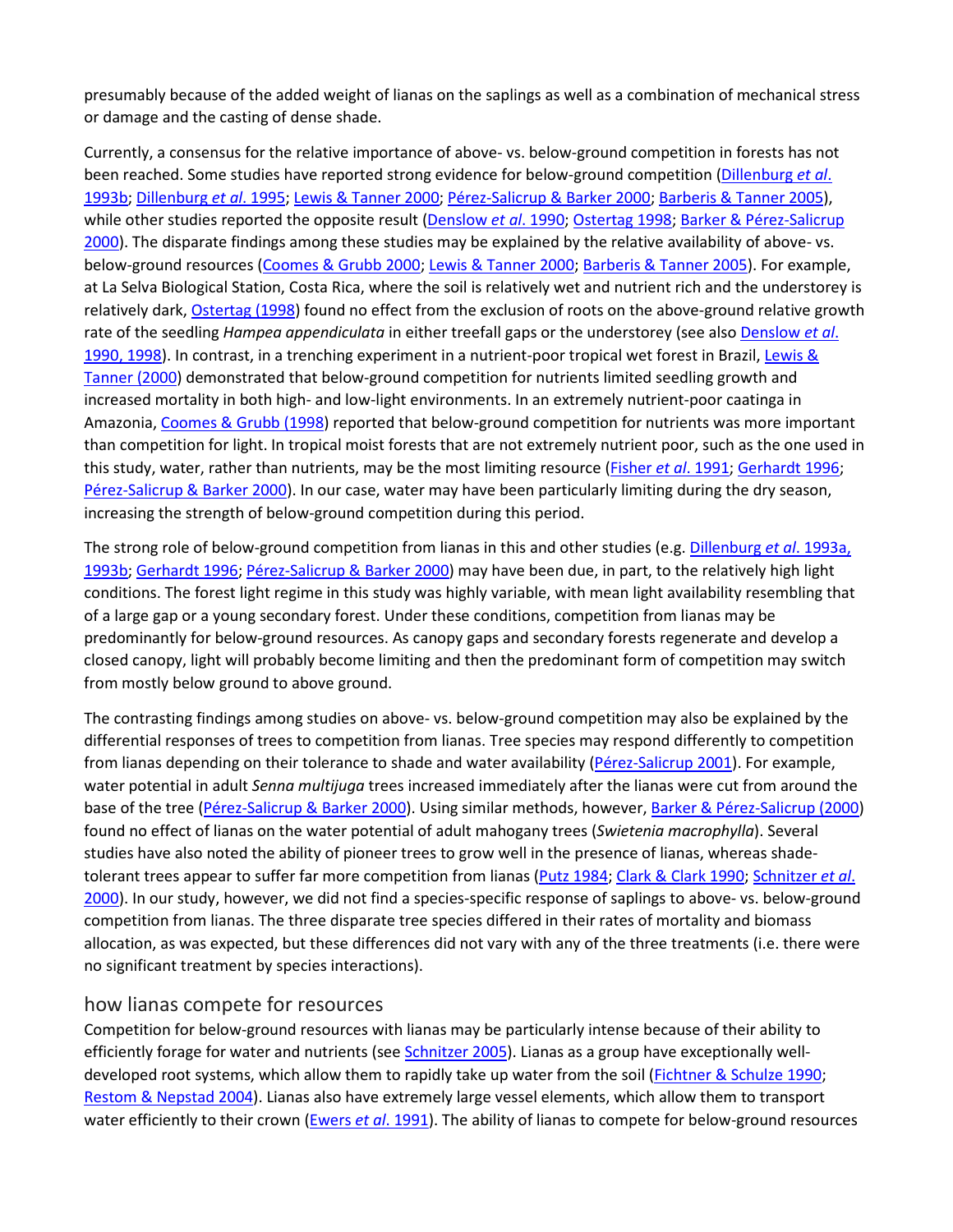may be particularly intense during seasonal droughts, when water is in limited supply [\(Schnitzer 2005\)](https://besjournals.onlinelibrary.wiley.com/doi/full/10.1111/j.1365-2745.2005.01056.x#b32). For example, using deuterium isotopes to determine the depth in the soil at which woody plants accessed water throughout the dry season on Barro Colorado Island in Panama, [Andrade](https://besjournals.onlinelibrary.wiley.com/doi/full/10.1111/j.1365-2745.2005.01056.x#b66) *et al*. (2005) found that lianas consistently tapped water from deeper sources as the dry season progressed, whereas many tree species in this forest did not or could not access water deep in the soil [\(Meinzer](https://besjournals.onlinelibrary.wiley.com/doi/full/10.1111/j.1365-2745.2005.01056.x#b67) *et al*. 1999). In a tropical forest in Panama, [Schnitzer \(2005\)](https://besjournals.onlinelibrary.wiley.com/doi/full/10.1111/j.1365-2745.2005.01056.x#b32) demonstrated that lianas were able to grow significantly more than trees during the dry season relative to their growth in the wet season, suggesting that lianas compete effectively for water even when it is in low supply. Consequently, lianas may be particularly aggressive competitors in seasonal tropical forests due to their ability to effectively forage for below-ground resources.

Lianas are often in high abundance and diversity in the high-light conditions of secondary forests and treefall gaps [\(Putz 1984;](https://besjournals.onlinelibrary.wiley.com/doi/full/10.1111/j.1365-2745.2005.01056.x#b33) [Dewalt](https://besjournals.onlinelibrary.wiley.com/doi/full/10.1111/j.1365-2745.2005.01056.x#b34) *et al*. 2000[; Schnitzer & Carson 2001\)](https://besjournals.onlinelibrary.wiley.com/doi/full/10.1111/j.1365-2745.2005.01056.x#b20), where they can proliferate to the point of forming extremely dense tangles, thus stalling tree regeneration for many years [\(Schnitzer](https://besjournals.onlinelibrary.wiley.com/doi/full/10.1111/j.1365-2745.2005.01056.x#b23) *et al*. 2000[; Tabanez](https://besjournals.onlinelibrary.wiley.com/doi/full/10.1111/j.1365-2745.2005.01056.x#b58)  [& Viana 2000\)](https://besjournals.onlinelibrary.wiley.com/doi/full/10.1111/j.1365-2745.2005.01056.x#b58). Previously, we [\(Schnitzer](https://besjournals.onlinelibrary.wiley.com/doi/full/10.1111/j.1365-2745.2005.01056.x#b23) *et al*. 2000) had attributed the recruitment of lianas into gaps to the availability of light and the effects of lianas on regenerating saplings to the pre-emption of light and the mechanical stress that lianas impose on trees. Although these conclusions are probably true to some degree, the findings of this study, combined with others from tropical moist and dry forests (e.g[. Stevens 1987;](https://besjournals.onlinelibrary.wiley.com/doi/full/10.1111/j.1365-2745.2005.01056.x#b36) [Pérez-](https://besjournals.onlinelibrary.wiley.com/doi/full/10.1111/j.1365-2745.2005.01056.x#b38)[Salicrup & Barker 2000\)](https://besjournals.onlinelibrary.wiley.com/doi/full/10.1111/j.1365-2745.2005.01056.x#b38), suggest that lianas also limit the regeneration of trees via below-ground competition.

#### management implications

The finding that below-ground competition in relatively high-light environments is an important form of competition between saplings and lianas has profound implications for forest management. Lianas may be, as [Putz \(1991\)](https://besjournals.onlinelibrary.wiley.com/doi/full/10.1111/j.1365-2745.2005.01056.x#b68) claimed, 'among the most serious obstacles to timber management, from the Solomon Islands [\(Neil](https://besjournals.onlinelibrary.wiley.com/doi/full/10.1111/j.1365-2745.2005.01056.x#b200)  [1984\)](https://besjournals.onlinelibrary.wiley.com/doi/full/10.1111/j.1365-2745.2005.01056.x#b200) to West Virginia [\(Trimble & Tryon 1974\)](https://besjournals.onlinelibrary.wiley.com/doi/full/10.1111/j.1365-2745.2005.01056.x#b201)'. Indeed, lianas are a well-known nuisance for many types of forest management, including reforestation, enrichment planting and the establishment of tree plantations. Lianas can reduce the value of timber trees by suppressing their growth and regeneration and causing trunk malformations [\(Pinard & Putz 1994;](https://besjournals.onlinelibrary.wiley.com/doi/full/10.1111/j.1365-2745.2005.01056.x#b71) Vidal *et al*[. 1997;](https://besjournals.onlinelibrary.wiley.com/doi/full/10.1111/j.1365-2745.2005.01056.x#b72) [Gerwing 2001;](https://besjournals.onlinelibrary.wiley.com/doi/full/10.1111/j.1365-2745.2005.01056.x#b69) [Schnitzer](https://besjournals.onlinelibrary.wiley.com/doi/full/10.1111/j.1365-2745.2005.01056.x#b24) *et al*. 2004). Management of lianas is now widespread, and many authors have argued for pre-harvest liana cutting in managed stands to reduce the competitive effects of lianas after logging, a process that costs millions of dollars annually worldwide (Putz *et al*[. 1984;](https://besjournals.onlinelibrary.wiley.com/doi/full/10.1111/j.1365-2745.2005.01056.x#b74) Vidal *et al*[. 1997;](https://besjournals.onlinelibrary.wiley.com/doi/full/10.1111/j.1365-2745.2005.01056.x#b72) [Gerwing](https://besjournals.onlinelibrary.wiley.com/doi/full/10.1111/j.1365-2745.2005.01056.x#b69) 2001; [Parren & Bongers 2001;](https://besjournals.onlinelibrary.wiley.com/doi/full/10.1111/j.1365-2745.2005.01056.x#b70) [Pérez-Salicrup](https://besjournals.onlinelibrary.wiley.com/doi/full/10.1111/j.1365-2745.2005.01056.x#b73) *et al*. 2001). Recently, a number of studies on controlling lianas in managed forests have advocated the strategy of cutting only the lianas growing into the crown of economically important trees, while ignoring the lianas located elsewhere in the forest (se[e Schnitzer & Bongers 2002\)](https://besjournals.onlinelibrary.wiley.com/doi/full/10.1111/j.1365-2745.2005.01056.x#b31). Because below-ground competition appears to be a key interaction between trees and lianas, cutting only the lianas that are growing in the crown of a given tree does not guarantee release from competition, which will be realized only when the lianas competing below ground are also severed. A reasonable approach for reducing below-ground competition with lianas may be the method used by [Pérez-Salicrup & Barker \(2000\)](https://besjournals.onlinelibrary.wiley.com/doi/full/10.1111/j.1365-2745.2005.01056.x#b38), i.e. cutting all of the lianas directly below the crown of the target tree with the rationale that the rhizosphere of a tree is directly related to the dimensions of its crown (Sanford & [Cuevas 1996\)](https://besjournals.onlinelibrary.wiley.com/doi/full/10.1111/j.1365-2745.2005.01056.x#b75). This strategy may reduce competition from lianas for both above- and below-ground resources while remaining economically feasible.

## Conclusions

The majority of studies on the effects of competition by lianas on trees have focused almost exclusively on light, ignoring below-ground competition. However, the vigorous regeneration of lianas in the high-light environments of disturbed forests, secondary forests and treefall gaps may result in intense competition for below-ground resources. Our study demonstrates that in high-light environments lianas compete with saplings for belowground resources, severely limiting sapling growth. Above-ground competition with lianas did not appear to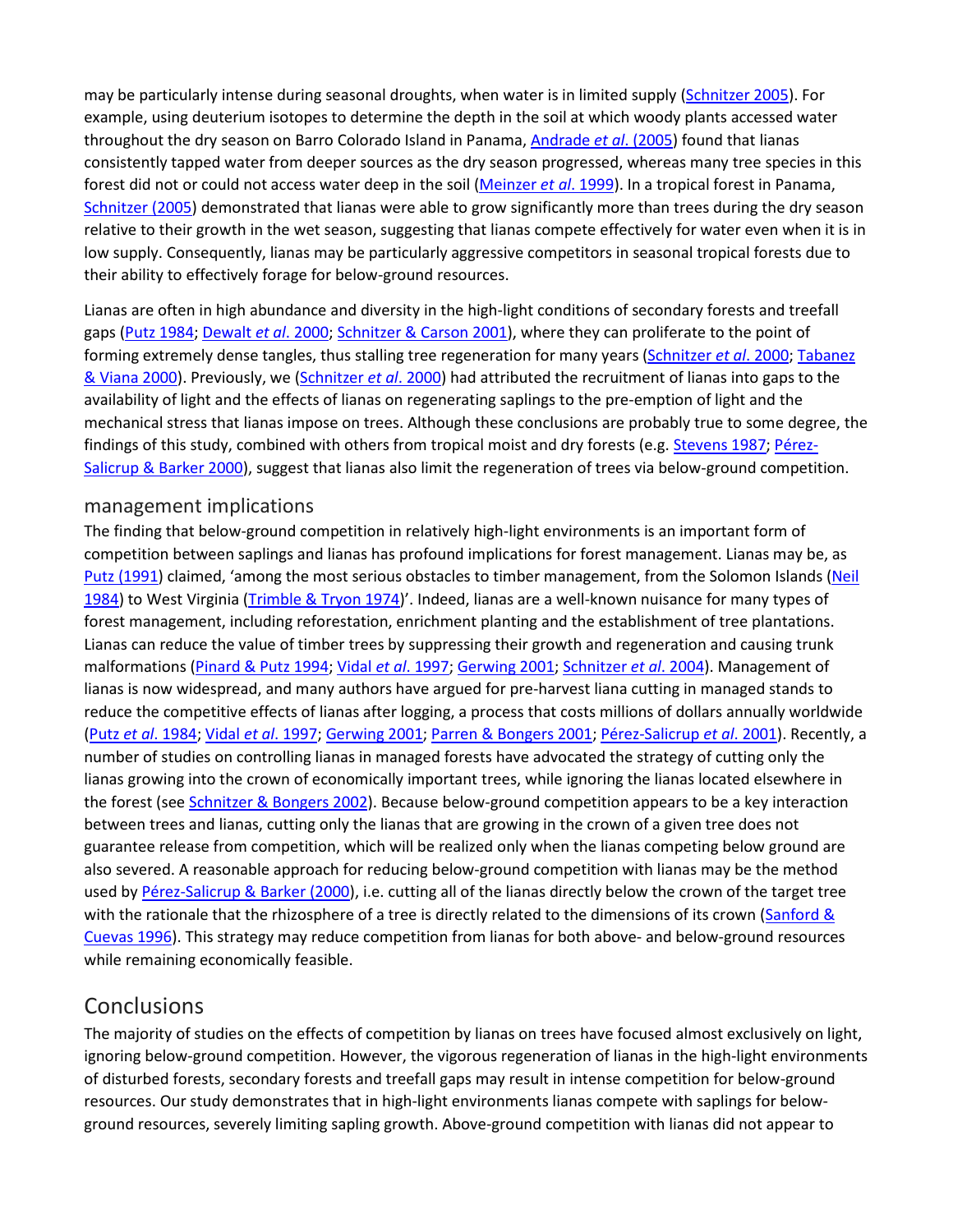reduce sapling growth, although mechanical stress and shading from lianas caused saplings to allocate biomass towards a relatively thick, short stem and away from leaf biomass. Because lianas commonly compete with trees in tropical forests, especially in treefall gaps and secondary forests, teasing apart the nature of this competition is critical for a comprehensive understanding of the regeneration and dynamics of tropical forests.

#### Acknowledgements

This project was supported by the Ecosyn project of Wageningen University (European Community grant B7- 5041/95–02/VIII). We thank Claude Amman Koffi, Patrice M'abea, Pierre Kpa, Doumbia Kanvaly, Saturnin and Gijs Breukink for their considerable contributions in setting up and maintaining the field component of this study. We are grateful for comments from A. Ercoli, L. Haddon, P. Jansen and J. Karron.

## References

- Andrade, J.L., Meinzer, R., Goldstein, G. & Schnitzer, S.A. (2005) Water uptake and transport in lianas of a seasonally dry tropical forest. *Trees: Structure and Function*, 19, 282– 289.
- Barberis, I.M. & Tanner, E.V.J. (2005) Gaps and root trenching increase tree seedling growth in Panamanian semi-evergreen forest. *Ecology*, 86, 667– 674.
- Barker, M.G. & Pérez-Salicrup, D.R. (2000) Comparative water relations of mature mahogany (*Swietenia macrophylla*) trees with and without lianas in a subhumid seasonally dry forest in Bolivia. *Tree Physiology*, 20, 1167– 1174.
- Becker, P., Rabenold, P.E., Idol, J.R. & Smith, A.P. (1988) Water potential gradient for gaps and slopes in a Panamanian tropical moist forest's dry season. *Journal of Tropical Ecology*, 4, 173– 184.
- Bloor, J.M.G. & Grubb, P.J. (2003) Growth and mortality in high and low light: trends among 15 shade-tolerant tropical rain forest tree species. *Journal of Ecology*, 91, 77– 85.
- Bongers, F. & Sterck, F.J. (1998) Architecture and development of rainforest trees: responses to light variation. Dynamics of Tropical Communities (eds D.M. Newbery, H.H.T. Prins & N. Brown), pp. 125– 162. Blackwell Science, Oxford.
- Bongers, F., van der Meer, P.J. & Thery, M. (2001) Scales of ambient light variation. Nouragues: Dynamics and Plant Animal Relations in a Neotropical Rain Forest (eds F. Bongers, P. Charles-Dominique, P.M. Forget & M. Thery), pp. 19– 29. Kluwer Academic, Dordrecht.
- Brokaw, N. & Busing, R.T. (2000) Niche versus chance and tree diversity in forest gaps. *Trends in Ecology and Evolution*, 15, 183– 188.
- Casper, B.B. & Jackson, R.B. (1997) Plant competition underground. *Annual Review of Ecology and Systematics*, 28, 545– 570.
- Chatelain, C., Dao, H., Gautier, L. & Spichiger, R. (2004) Forest cover changes in West Africa Côte d'Ivoire and Upper Guinea. Biodiversity of West African Forests: an Ecological Atlas of Woody Plant Species (eds L. Poorter, F. Bongers, F.N. Kouamé & W. Hawthorne), pp. 15– 32. CABI Publishing, Wallingford.
- Clark, D.B. & Clark, D.A. (1990) Distribution and effects on tree growth of lianas and woody hemiepiphytes in a Costa Rican tropical wet forest. *Journal of Tropical Ecology*, 6, 321– 331.
- Connell, J.H. (1961) The influence of interspecific competition and other factors on the distribution of the barnacle *Chthamalus stellatus*. *Ecology*, 42, 710– 723.
- Coomes, D.A. & Grubb, P.J. (2000) Impacts of root competition in forests and woodlands: a theoretical framework and review of experiments. *Ecological Monographs*, 70, 171– 207.
- Denslow, J.S. (1987) Tropical rainforest gaps and tree species diversity. *Annual Review of Ecology and Systematics*, 18, 431– 451.
- Denslow, J.S. (1995) Disturbance and diversity in tropical rain forests: the density effect. *Ecological Applications*, 5, 962– 968.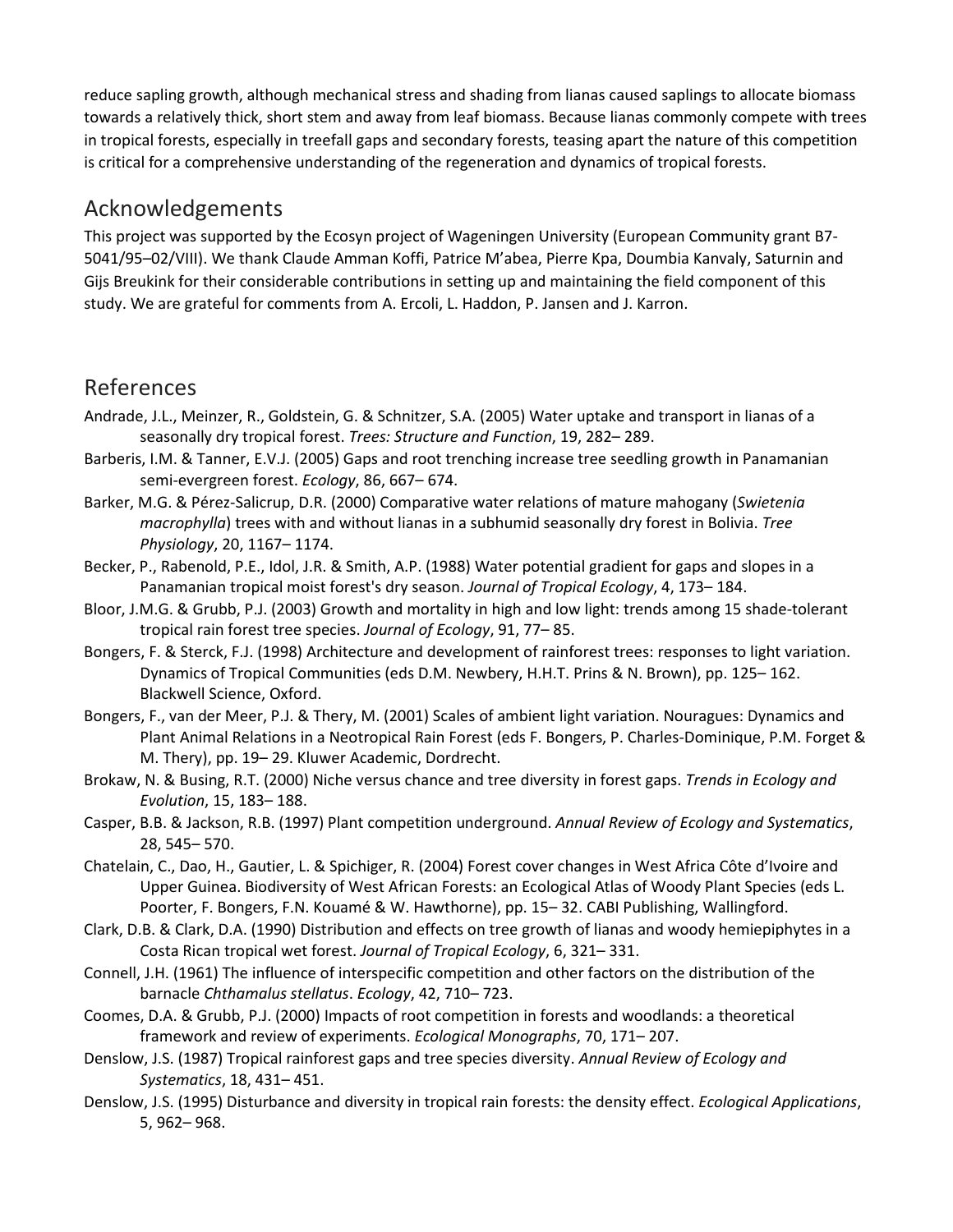- Denslow, J.S., Ellison, A.M. & Sanford, R.E. (1998) Treefall gap size effects on above- and below-ground processes in a tropical wet forest. *Journal of Ecology*, 86, 597– 609.
- Denslow, J.S., Schulz, J.C., Vitousek, P.M. & Strain, B.R. (1990) Growth responses of tropical shrubs to treefall gap environments. *Ecology*, 71, 165– 179.
- Dewalt, S.J., Schnitzer, S.A. & Denslow, J.S. (2000) Density and diversity of lianas along a chronosequence in a central Panamanian lowland forest. *Journal of Tropical Ecology*, 16, 1– 9.
- Dillenburg, L.R., Teramura, A.H., Forseth, I.N. & Whigham, D.F. (1995) Photosynthetic and biomass allocation responses of *Liquidambar styraciflua* (Hamamelidaceae) to vine competition. *American Journal of Botany*, 82, 454– 461.
- Dillenburg, L.R., Whigham, D.F., Teramura, A.H. & Forseth, I.N. (1993a) Effects of below- and aboveground competition from the vines *Lonicera japonica* and *Parthenocissus quinquefolia* on the growth of the tree host *Liquidambar styraciflua*. *Oecologia*, 93, 48– 54.
- Dillenburg, L.R., Whigham, D.F., Teramura, A.H. & Forseth, I.N. (1993b) Effects of vine competition on availability of light, water, and nitrogen to a tree host (*Liquidambar styraciflua*). *American Journal of Botany*, 80, 244– 252.
- Ewers, F.W., Fisher, J.B. & Fichtner, K. (1991) Water flux and xylem structure in vines. The Biology of Vines (eds F.E. Putz & H.A. Mooney), pp. 127– 160. Cambridge University Press, Cambridge.
- Fichtner, K. & Schulze, E.D. (1990) Xylem water flow in tropical vines as measured by a steady state heating method. *Oecologia*, 82, 350– 361.
- Fisher, B.L., Howe, H.F. & Wright, S.J. (1991) Survival and growth of *Virola surinamensis* yearlings: water augmentation in gap and understory. *Oecologia*, 86, 292– 297.
- Fox, G.A. (1993) Failure-time analysis: emergence, flowering, survivorship, and other waiting times. Design and Analysis of Ecological Experiments (eds S.M. Scheiner & J. Gurevitch), pp. 253– 289. Chapman & Hall, New York.
- Gentry, A.H. (1991) The distribution and evolution of climbing plants. The Biology of Vines (eds F.E. Putz & H.A. Mooney), pp. 3– 49. Cambridge University Press, Cambridge.
- Gerhardt, K. (1996) Effects of root competition and canopy openness on survival and growth of tree seedlings in a tropical seasonal dry forest. *Forest Ecology and Management*, 82, 33– 48.
- Gerwing, J.J. (2001) Testing liana cutting and controlled burning as silvicultural treatments for a logged forest in eastern Amazon. *Journal of Applied Ecology*, 38, 1264– 1276.
- Grace, J.B. & Tilman, D. (1990) Perspectives on Plant Competition. Academic Press, San Diego.
- Grauel, W.T. & Putz, F.E. (2004) Effects of lianas on growth and regeneration of *Prioria copaifera* in Darien, Panama. *Forest Ecology and Management*, 190, 99– 108.
- Hubbell, S.P., Foster, R.B., O'Brian, S.T., Harms, K.E., Condit, R., Wechsler, B. *et al.* (1999) Light gap disturbances, recruitment limitation, and tree diversity in a neotropical forest. *Science*, 283, 554– 557.
- Kitajima, K. (1994) Relative importance of photosynthetic traits and allocation patterns as correlates of seedling shade tolerance of 13 tropical trees. *Oecologia*, 98, 419– 428.
- Kuzee, M.E. & Bongers, F. (2005) Climber abundance, diversity and colonization in degraded forests of different ages in Côte d'Ivoire. Forest Climbers of West Africa: Diversity, Ecology and Management (eds F. Bongers, M.P.E. Parren & D. Traoré), pp. 67– 84. CABI Publishing, Wallingford.
- Laurance, W.F., Oliveira, A.A., Laurance, S.G., Condit, R., Nascimento, H.E.M., Sanchez-Thorin, A.C. *et al.* (2004) Pervasive alteration of tree communities in undisturbed Amazonian forests. *Nature*, 428, 171– 175.
- Lewis, S.L. & Tanner, E.V.J. (2000) Effects of above- and belowground competition on growth and survival of rain forest tree seedlings. *Ecology*, 81, 2525– 2538.
- Mclellan, A.J., Fitter, A.H. & Law, R. (1995) On decaying roots, mycorrhizal colonization and the design of removal experiments. *Journal of Ecology*, 83, 225– 230.
- Meinzer, F.C., Andrade, J.L., Goldstien, G., Holbrook, N.M., Cavelier, J. & Wright, S.J. (1999) Partitioning of soil water among canopy trees in a seasonal dry tropical forest. *Oecologia*, 121, 293– 301.
- Neil, P.E. (1984) Climber problems in Solomon Islands forestry. *Commonwealth Forestry Review*, 63, 27– 34.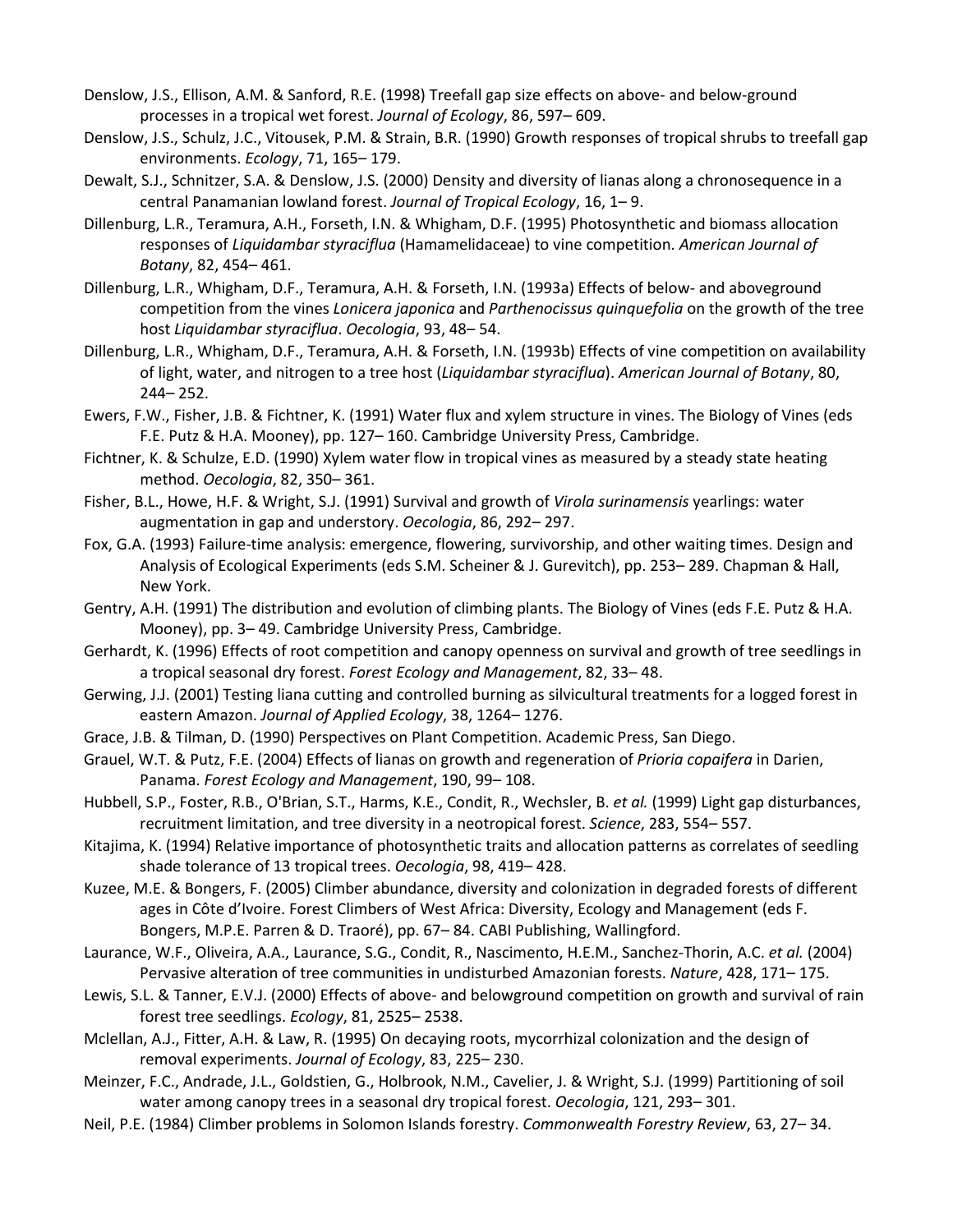Ogawa, H., Yoda, K., Ogino, K. & Kira, T. (1965) Comparative ecological studies of three main types of forest vegetation in Thailand. 2. Plant biomass. *Nature and Life in Southeast Asia*, 4, 49– 80.

- Ostertag, R. (1998) Belowground effects of canopy gaps in a tropical wet forest. *Ecology*, 79, 1294– 1304.
- Papon, A. (1973) Geologie et Mineralisations de Sud-Ouest de la Côte d'Ivoire, Synthese Des Travaux de L'Operation SASCA, 1962– 1968. SODEMI, Abidjan.
- Parren, M.P.E. & Bongers, F. (2001) Does climber cutting reduce felling damage in southern Cameroon? *Forest Ecology and Management*, 141, 175– 188.
- Pearson, G.A. (1929) The other side of the light question. *Journal of Forestry*, 27, 807– 812.
- Pérez-Salicrup, D.R. (2001) Effect of liana cutting on tree regeneration in a liana forest in Amazonian Brazil. *Ecology*, 82, 389– 396.
- Pérez-Salicrup, D.R. & Barker, M.G. (2000) Effect of liana cutting on water potential and growth of adult *Senna multijuga* (Caesalpinioideae) trees in a Bolivian tropical forest. *Oecologia*, 124, 469– 475.
- Pérez-Salicrup, D.R., Claros, A., Guzman, R., Licona, J.C., Ledezma, F., Pinard, M.A. *et al.* (2001) Cost and efficiency of cutting lianas in a lowland liana forest of Bolivia. *Biotropica*, 33, 324– 329.
- Phillips, O.L. & Gentry, A.H. (1994) Increasing turnover through time in tropical forests. *Science*, 263, 954– 957.
- Phillips, O.L., Martinez, R.V., Arroyo, L., Baker, T.R., Killeen, T., Lewis, S.L. *et al.* (2002) Increasing dominance of large lianas in Amazonian forests. *Nature*, 418, 770– 774.
- Pinard, M.A. & Putz, F.E. (1994) Vine infestation of large remnant trees in logged forest in Sabah, Malaysia: biomechanical facilitation in vine succession. *Journal of Tropical Forest Science*, 6, 302– 309.
- Poorter, L., Bongers, F., Kouamé, F.N. & Hawthorne, W.D. (2004b) Biodiversity of West African Forests: An Ecological Atlas of Woody Plant Species. CABI Publishing, Wallingford.
- Poorter, L., Bongers, F., Sterck, F.J. & Wöll. H. (2004a) Architecture of 53 rain forest tree species differing in adult stature and shade tolerance. *Ecology*, 84, 602– 608.
- Popma, J. & Bongers, F. (1988) The effect of canopy gaps on growth and morphology of seedlings of rain forest species. *Oecologia*, 75, 625– 632.
- Putz, F.E. (1984) The natural history of lianas on Barro Colorado Island, Panama. *Ecology*, 65, 1713– 1724.
- Putz, F.E. (1991) Silvicultural effects of lianas. The Biology of Vines (eds F.E. Putz & H.A. Mooney), pp. 493– 501. Cambridge University Press, Cambridge.
- Putz, F.E., Lee, H.S. & Goh, R. (1984) Effects of post-felling silvicultural treatments on woody vines in Sarawak. *Malaysian Forester*, 47, 214– 226.
- Restom, T.G. & Nepstad, D.C. (2004) Seedling growth dynamics of a deeply-rooting liana in a secondary forest in eastern Amazonia. *Forest Ecology and Management*, 190, 109– 118.
- Rice, W.R. (1990) A concensus combined *P*-value test and the family-wide significance of component tests. *Biometrics*, 46, 303– 308.
- Sanford, R.L. (1989) Fine root biomass under a tropical forest light gap opening in Costa Rica. *Journal of Tropical Ecology*, 5, 251– 256.
- Sanford, R.L. (1990) Fine root biomass under light gap openings in an Amazon rain forest. *Oecologia*, 83, 541– 545.
- Sanford, R.L. & Cuevas, E. (1996) Root growth and rhizosphere interactions in tropical forests. Tropical Forest Plant Ecophysiology (eds S.S. Mulkey, R.L. Chazdon & A.P. Smith), pp. 268– 300. Chapman & Hall, New York.
- SAS Institute (2000) JMP Statistics and Graphics Guide, Version 4. SAS Institute, Cary, North Carolina.
- Schnitzer, S.A. (2005) A mechanistic explanation for global patterns of liana abundance and distribution. *The American Naturalist*, 166, 262– 276.
- Schnitzer, S.A. & Bongers, F. (2002) The ecology of lianas and their role in forests. *Trends in Ecology and Evolution*, 17, 223– 230.
- Schnitzer, S.A. & Carson, W.P. (2000) Have we missed the forest because of the trees? *Trends in Ecology and Evolution*, 15, 375– 376.